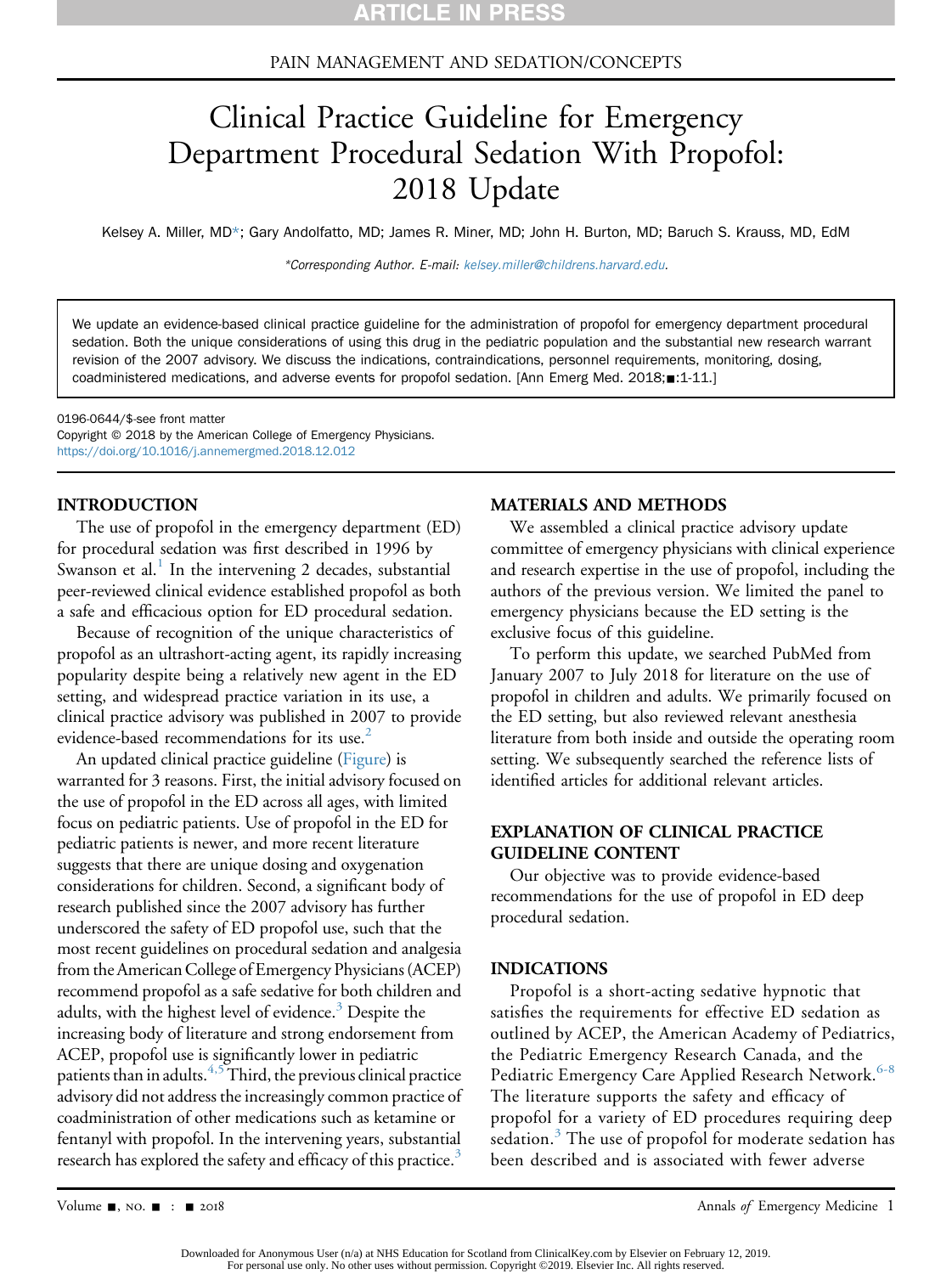# Guideline for Emergency Department Procedural Sedation With Propofol Miller et al. (*Miller et al.* (*Miller et al.*

Contraindications and high-risk patients

- The only true contraindication is a propofol allergy. Propofol is safe for use in patients with soy or egg allergies.
- Elderly patients, infants <6 mo, patients with American Society of Anesthsiologists status III or greater, and patients with depleted intravascular volume are at higher risk for complications: close monitoring, careful dose titration, and consideration of alternative regimens are recommended.

#### Fasting state

• The literature does not support a significant association between fasting length and incidence of adverse events in adult or pediatric patients. The urgency of the procedure dictates the necessity of providing sedation without delay, regardless of fasting status.

#### Personnel

- Sedation providers must be qualified to administer deep sedation and to rescue patients who experience complications.
- An ED sedation team is ideally composed of 2 individuals: one provider dedicated to interactive patient monitoring and another performing the procedure; a single provider performing both the sedation and procedure must be prepared to interrupt the procedure to perform resuscitation.

# Bolus dosing

 Adults: Initial bolus dosing of 0.5–1.0 mg/kg (start 0.5 mg/kg or less in the elderly), with additional boluses of 0.25–0.5 mg/kg every 1–3 minutes as needed

• Pediatrics: Initial bolus dosing of 2 mg/kg in patients  $\leq$ 3 y and 1.5 mg/kg in older children and teenagers, with additional boluses of  $0.5-1$  mg/kg every  $1-3$ minutes as needed

# Continuous infusions

- Adults: 100–150 mg/kg per minute (6–9 mg/kg per hour)
- Pediatrics: 100–250 µg/kg per minute  $(6-15 \text{ mg/kg})$ per hour)

Coadministration of analgesia

- Fixed-dose ketamine: ketamine at 0.1–0.5 mg/kg (dose of 0.5 mg/kg required for infants and young children), followed by titrated propofol
- Single-syringe ketofol: premade mixture of ketamine and propofol within same syringe (most common is 1:1 mixture, which is dosed with the same milliliter/ kilogram dosing as single-agent propofol)
- Opioid coadministration: most commonly fentanyl or morphine titrated to effect

# Monitoring

- Continuous cardiac monitoring, capnography, and pulse oximetry required for deep sedation, with respiratory rate and blood pressure recorded at least every 5 min
- Supplemental oxygen recommended for both adult and pediatric patients undergoing propofol sedation

# Adverse events

• Sedation-related adverse events with propofol include respiratory depression, hypotension, and pain with injection; these occur in  $\leq 10\%$  of ED sedations and typically require only minor, brief interventions, without evidence of serious patient sequelae.

Figure. Clinical practice guideline for emergency department procedural sedation with propofol: summary of recommendations.

events than deep sedation. Targeting any given sedation endpoint with propofol is frequently associated with overshooting; thus, preparing to manage deeper levels of sedation than intended is mandatory. $9-13$ 

# CONTRAINDICATIONS

In the previous clinical practice advisory, propofol was contraindicated for patients with allergy to eggs or soy products. Propofol is made with soybean oil and egg lecithin, a fatty substance. Patients who are allergic to soy and eggs are allergic to the proteins, rather than the oils and fats. Although there is a theoretic risk that soybean oil or

egg lecithin could contain trace amounts of residual protein, data do not support this concern. Propofol has been safely used in adult patients with positive specific immunoglobulin E response to egg, soy, or peanut who are undergoing anesthesia, with no signs of allergic reactions.<sup>[14](#page-7-1)</sup> It has similarly been used safely in children with food allergies, with no reported cases of anaphylaxis and no increased risk of allergic reactions.<sup>[15-18](#page-7-2)</sup> Given this increasing body of literature, the American Academy of Allergy, Asthma & Immunology has stated that it is safe for patients with soy or egg allergies.<sup>19</sup> Consequently, the only true contraindication to propofol is a propofol allergy.

<sup>2</sup> Annals of Emergency Medicine Contract Contract Contract Contract Contract Contract Contract Contract Contract Contract Contract Oriental Application Contract Contract Contract Contract Contract Contract Contract Contract

Downloaded for Anonymous User (n/a) at NHS Education for Scotland from ClinicalKey.com by Elsevier on February 12, 2019. For personal use only. No other uses without permission. Copyright ©2019. Elsevier Inc. All rights reserved.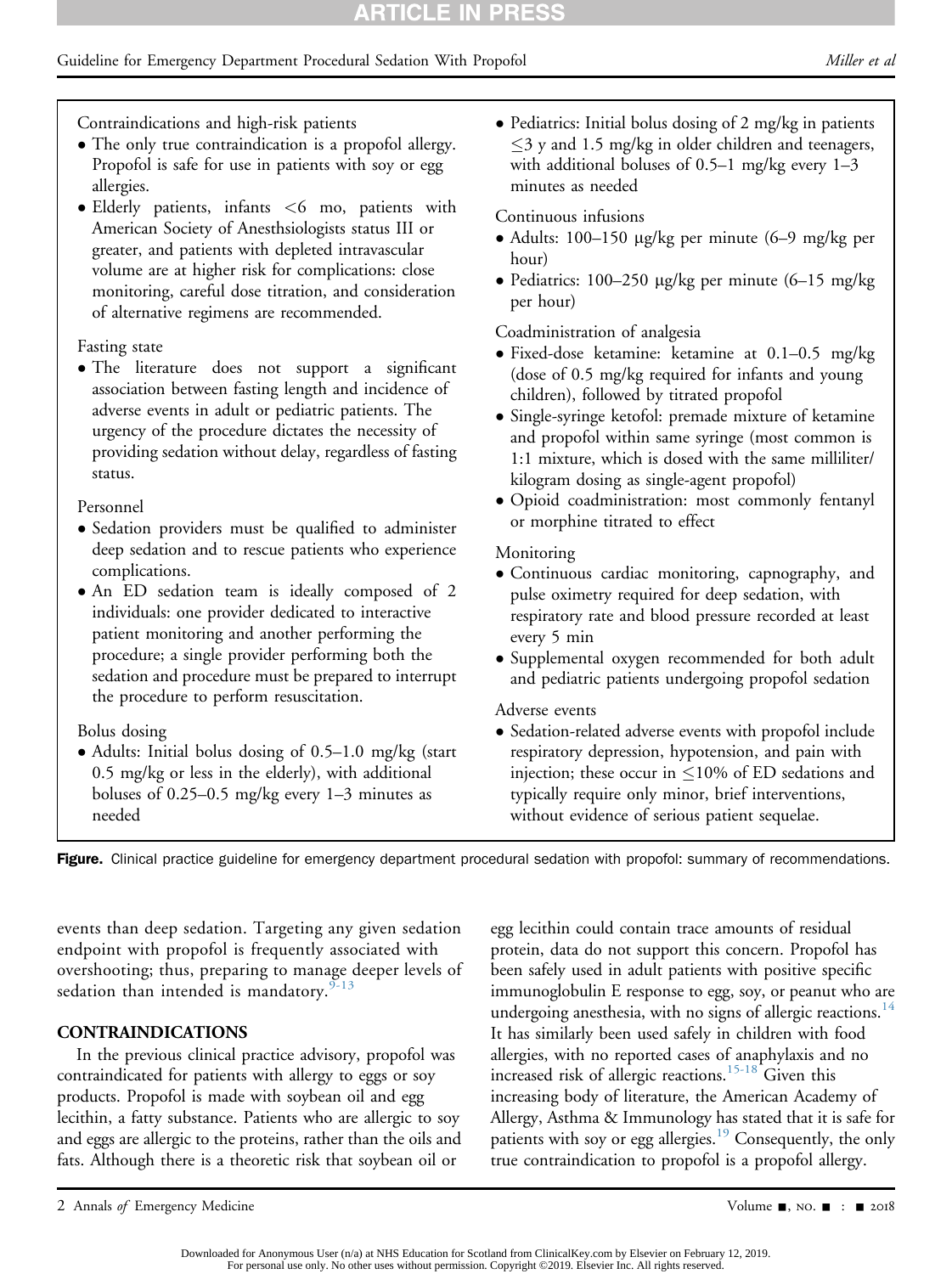# HIGHER-RELATIVE-RISK PATIENTS

#### Age

Children younger than 6 months (particularly those <3 months) or weighing less than 5 kg have a higher risk of sedation-related adverse events with all sedation medications, including propofol.[20-23](#page-7-4) Advanced age also has been shown to predispose patients to both the hypotensive effects of propofol and the incidence of respiratory adverse events, with risk increasing after aged 50 years even at similar peak serum levels, most notably among elderly patients aged 75 years and older. $24-29$ 

## Underlying Medical Condition

The majority of studies of propofol comes from healthy patients with minor underlying illnesses (American Society of Anesthesiologists physical status class I or II).<sup>[30](#page-7-6)</sup> However, propofol has been used in patients with more significant comorbidities (American Society of Anesthesiologists class III or greater), and these patients have been found to have an increased risk of sedationrelated complications.<sup>20,31,32</sup>

Propofol-associated hypotension during sedation is observed more commonly in patients with depleted intravascular volume. For patients with a history of dehydration, blood loss, or prolonged fasting state, providers should ideally optimize volume status before sedation or consider an alternative sedation plan in persistently hypotensive or poorly perfused patients.<sup>32</sup>

#### Fasting State

There is insufficient evidence to support specific fasting requirements before ED procedural sedation. The majority of the literature suggests no association between fasting length and incidence of adverse events—specifically, the risk of emesis or aspiration—in both adult and pediatric patients.<sup>3,33-36</sup> We refer providers to the ACEP guidelines on fasting state and procedural sedation, which state that the urgency of the procedure dictates the necessity of providing sedation without delay, regardless of fasting status. $37$  For patients who recently ingested a substantial meal and have risk factors for aspiration, such as younger than 12 months, obesity, obstructive sleep apnea, or serious underlying illness, providers should balance the risks and benefits to determine whether delaying procedural sedation is warranted. If delay is not possible, ED providers should target the lightest level of sedation that can be reasonably used without sacrificing patient comfort because sedation depth appears to be inversely related to the potential for adverse events, or they should consider using dissociative sedation with ketamine because protective airway reflexes

are preserved (although there is no evidence to support the safety of any particular sedation regimen over another).  $20,37$ 

#### **PERSONNEL**

Sedation providers must be trained and qualified to administer deep sedation and to rescue patients who achieve deeper levels of sedation than planned or experience complications. Ideally, an ED sedation team is composed of 2 individuals: one provider who is dedicated to interactive patient monitoring and another who is performing the procedure for which the patient is being sedated.<sup>3,6</sup> The literature describes safe administration of ED sedation, including with propofol, by a single physician responsible for both the sedation and the procedure without an increase in adverse events.<sup>[38-41](#page-7-9)</sup> Furthermore, in non-ED settings, there is substantial published experience with safe propofol administration by a single physician and nurse, including nurse-administered propofol sedation with a physician proceduralist. $42,43$  If the proceduralist lacks the airway management and resuscitative skills necessary to rescue a patient from inadvertent oversedation and resulting airway compromise during deep sedation, the presence of an additional provider dedicated to the sedation is necessary. In procedures performed by an emergency physician that require deep sedation, we recommend adherence to the ACEP and American Academy of Pediatrics guidelines, which stipulate that for deep sedation the physician administering sedation should not be the proceduralist except in emergency situations or in settings in which another physician with appropriate sedation skills is not immediately available. $6,37$  In situations in which a single provider is performing both the sedation and procedure, the physician must be prepared to interrupt the procedure immediately to perform resuscitation if necessary.

#### PRESEDATION ASSESSMENT

All patients receiving procedural sedation with propofol in the ED require a presedation assessment, including screening for any characteristics that make a patient higher risk for propofol sedation as detailed above.<sup>[3,44](#page-6-2)</sup> Such assessment may be brief or abbreviated in emergency cases.

#### PROPOFOL ADMINISTRATION: PHARMACOLOGY

Propofol acts on neuronal lipid membranes to potentiate activity of  $\gamma$ -aminobutyric acid, with near-immediate onset and brief duration. Although individual patient response varies, the onset of action is usually within 30 to 60 seconds, with blood-brain equilibration in 1 to 3 minutes and duration of action of less than 10 minutes. With initial

Downloaded for Anonymous User (n/a) at NHS Education for Scotland from ClinicalKey.com by Elsevier on February 12, 2019. For personal use only. No other uses without permission. Copyright ©2019. Elsevier Inc. All rights reserved.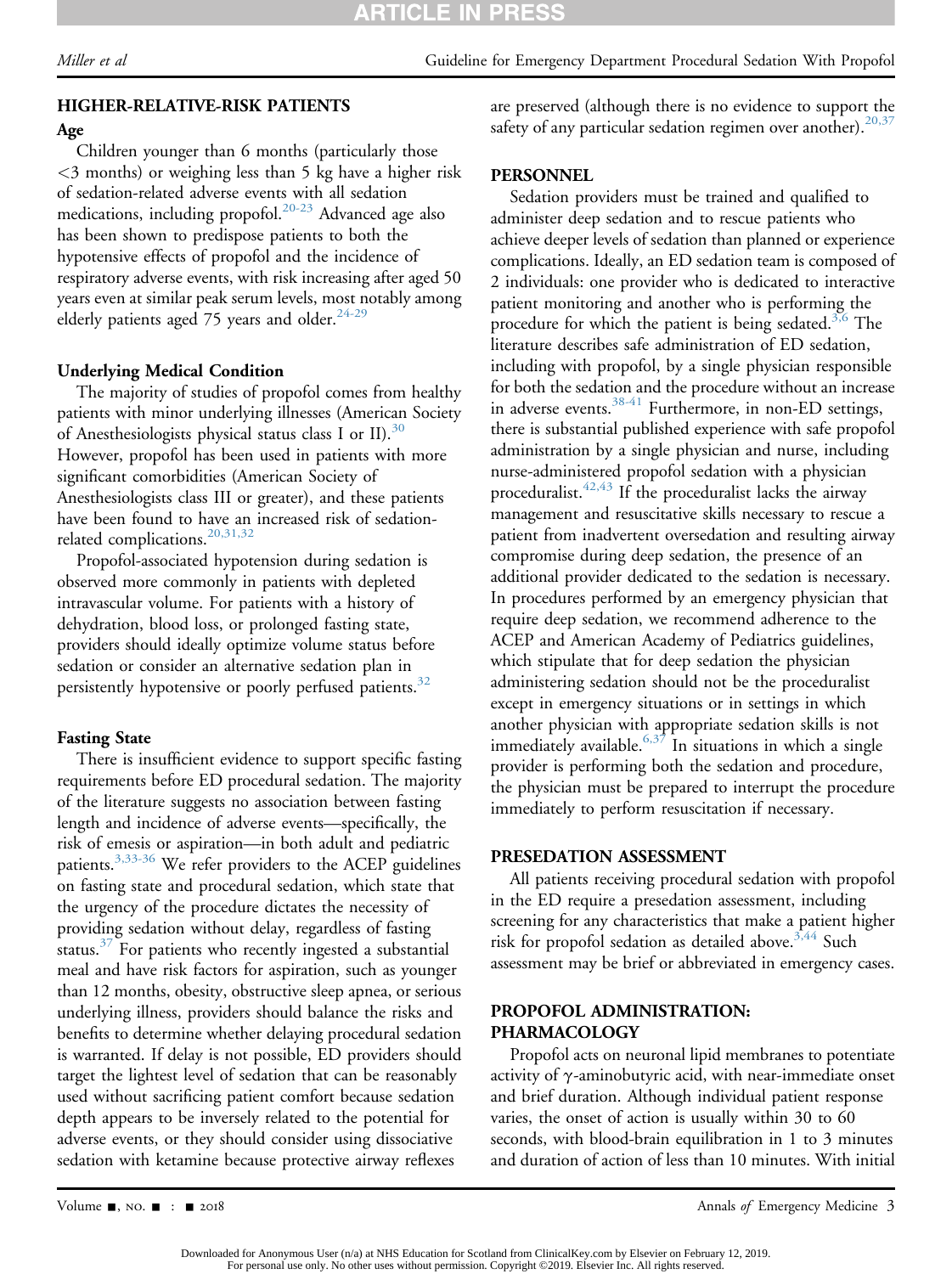#### Guideline for Emergency Department Procedural Sedation With Propofol Miller et al. (*Miller et al.* (*Miller et al.*

bolus dosing, peak effect is usually observed at 2 to 4 minutes. Plasma propofol levels decrease rapidly after bolus administration because of rapid redistribution to the periphery and high metabolic clearance. Younger children require an increased loading dose compared with adults, and redistribution occurs more rapidly in these patients because of increased metabolic clearance and larger volumes of distribution. As body tissues become saturated, distribution of serum propofol is delayed. This means the initial propofol bolus will be cleared more quickly than subsequent doses, resulting in more variable and prolonged duration of action after repeated doses. The total duration of sedation will depend on the timing and amount of initial and repeated dosing, with longer duration for procedures requiring higher total dosing.<sup>[26,45-50](#page-7-11)</sup>

#### Adults

Standard dosing is an initial bolus of 0.5 to 1.0 mg/kg, with additional boluses of 0.25 to 0.5 mg/kg every 1 to 3 minutes as needed to achieve or maintain sedation.<sup>24,26,51,52</sup> Because propofol should be dosed on lean body mass, obese patients require lower total bodyweight-based dosing.<sup>50</sup> Starting at the lower end of the dosing range (0.5 mg/kg) is also advisable in elderly patients, and a common recommendation is to use 100 minus the age as an initial dose.<sup>[28,53](#page-7-12)</sup>

#### **Pediatrics**

Children require higher per-kilogram dosing to achieve desired sedation levels because of a larger volume of distribution, with age inversely correlated with required loading dose. Standard initial bolus dosing of 2 mg/kg may be required in patients aged 3 years and younger, whereas doses of 1.5 mg/kg are more appropriate in older children and teenagers. $47,54-56$  These doses are tolerated without an increase in adverse effects, particularly in children aged 3 years and younger, who resume spontaneous ventilation faster after initial bolus dosing than older children.<sup>57</sup> In addition, children show significant interpatient pharmacokinetic and pharmacodynamic variability, with 3- to 4-fold variation in the plasma concentrations required to achieve appropriate sedation.<sup>58</sup> Consequently, sedation providers should be prepared to titrate additional boluses as needed to achieve effective levels of sedation in children; typically, these bolus doses will range from 0.5 to 1 mg/kg.

#### Infusion

There is increasing evidence in favor of use of a pump for delivery of maintenance propofol infusions. $21$ Intermittent bolus dosing produces peaks that are

associated with an increased risk of respiratory and cardiovascular depression, as well as troughs that can be associated with suboptimal sedation. This is particularly true for respiratory depression, which depends on the rate of propofol administration. With bolus dosing, onset of action of propofol is too rapid to allow a counteracting increase in plasma carbon dioxide, resulting in decreased respiratory rate or transient apnea.<sup>[59](#page-8-4)</sup> Continuous infusions minimize such variation.<sup>[60](#page-8-5)</sup> Maintenance infusions should be titrated between 100 and 150 µg/kg per minute (6 to 9 mg/kg per hour) to maintain adequate sedation with preserved spontaneous ventilation.<sup>[61](#page-8-6)</sup> As with bolus dosing, pediatric patients may require higherinfusion doses of up to 250  $\mu$ g/kg per minute (15 mg/kg) per hour).<sup>[62,63](#page-8-7)</sup> Such infusions are delivered through a standard infusion pump, with close attention to programming the appropriate patient dosing weight, drug concentration, and desired maintenance infusion dose. For example, to deliver 100 μg/kg per minute to an 80-kg adult, the pump should be programmed to deliver standard 1% propofol (concentration of 10 mg/mL) at 48 mL/h. Infusions are particularly beneficial in longer procedures without significant variation in the degree of painful stimulus, including complex laceration repair and postreduction casting, as well as longer imaging studies.

# PROPOFOL ADMINISTRATION: CLINICAL **EFFECT**

Propofol has sedative and amnestic properties, but does not provide analgesia. Although there are low rates (0% to 20%) of patient-reported pain or recall among sedated ED patients, the clinical significance of procedural pain that is experienced but cannot be recalled is unclear. $10,11,64,65$ 

Given the lack of analgesic properties, coadministration of propofol with analgesic agents is common. There is an increasing body of literature supporting the safety and efficacy of this practice. Whenever an analgesic is given, the provider should consider timing its administration to cover the painful portion of the procedure while minimizing the risk of respiratory depression.<sup>[52](#page-8-8)</sup> The 2 most common agents used with propofol are ketamine and fentanyl.

#### Ketamine Coadministration

Ketamine is frequently combined with propofol for painful procedures. Two methods commonly used include fixed-dose ketamine analgesia (0.1 to 0.5 mg/kg, with a dose of 0.5 mg/kg required for infants and young children) followed by titrated propofol, or a single-syringe mixture of ketamine and propofol, most commonly used as a 1:1

Downloaded for Anonymous User (n/a) at NHS Education for Scotland from ClinicalKey.com by Elsevier on February 12, 2019. For personal use only. No other uses without permission. Copyright ©2019. Elsevier Inc. All rights reserved.

<sup>4</sup> Annals of Emergency Medicine **1996** Volume -, no.  $\blacksquare$  :  $\blacksquare$  2018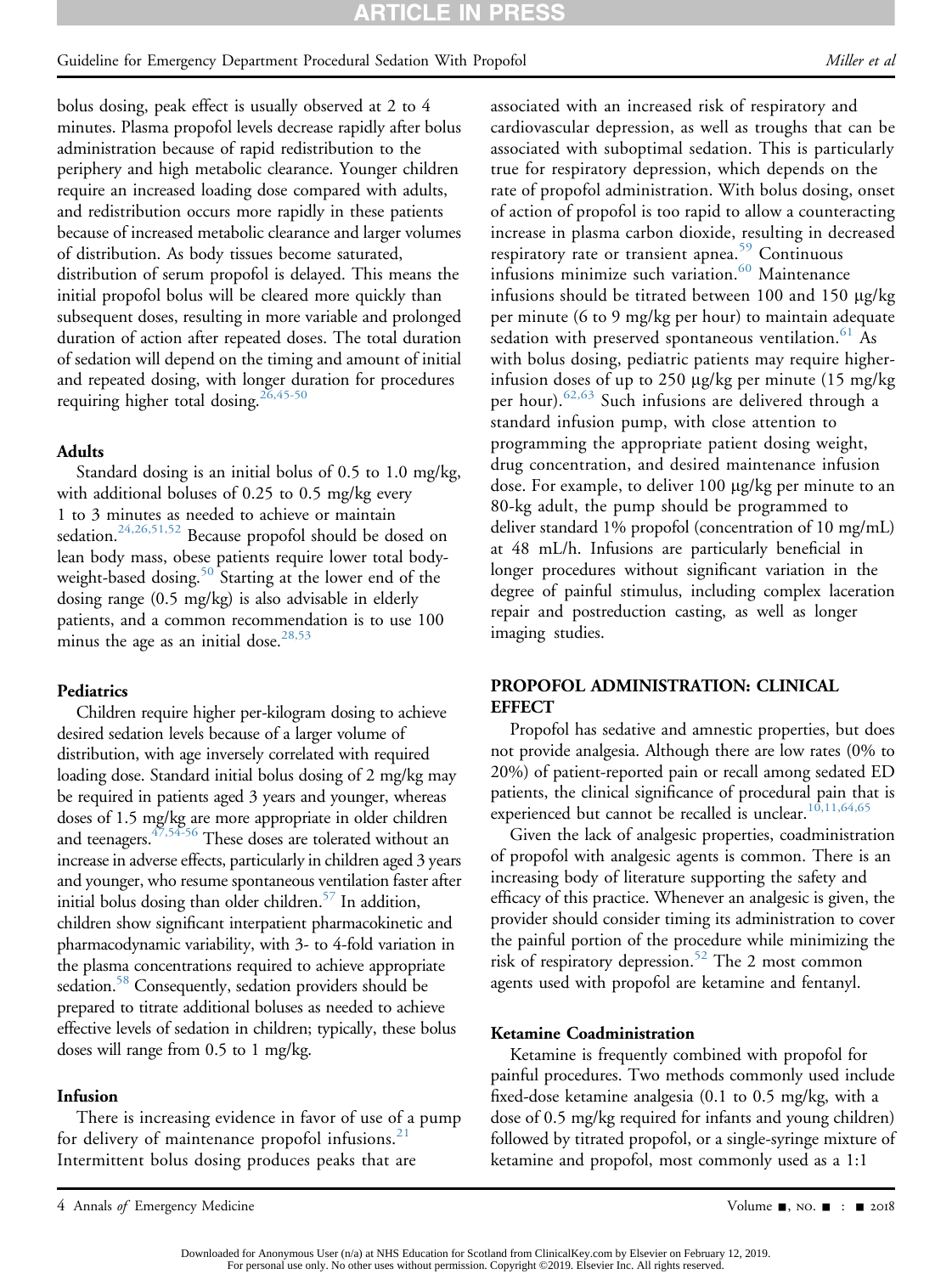mixture but also used in different ratios.[55,66-69](#page-8-9) Dosing of ketamine-propofol single-syringe mixtures is performed with the same per-kilogram volume dosing as single-agent propofol.

When ketamine and propofol are used concurrently (often referred to as "ketofol"), deep sedation is quickly and reliably achieved, with the advantage of providing analgesia for painful procedures that is not provided by single-agent propofol and without the additional respiratory depression that can be observed with concomitant opioid analgesia. $52,70-74$  With higher ratios of ketamine to propofol, recovery time is typically prolonged compared with that with propofol alone: a 1:1 mixture of ketaminepropofol has shown a median recovery time of 8 minutes compared with 6 minutes with propofol alone. $\sqrt{2}$ 

#### Opioid Coadministration

Fentanyl is the opioid most commonly given adjunctively with propofol for painful procedures. Although the published experience with propofol-fentanyl is less robust than for ketofol, it has been shown to be as efficacious as ketofol and superior to the combination of midazolam and fentanyl in terms of facilitating a 2-fold shorter time to discharge.<sup>[76,77](#page-8-11)</sup> When feasible, delaying propofol administration until after the anticipated peak effect of the administered opioid is recommended. This will allow the benefit of opioid analgesia while minimizing the risk for respiratory depression and apnea that has been reported with coadministration of propofol and opioids.<sup>52,74</sup>

#### Nonparenteral Adjuncts

Effective use of local anesthesia provides an alternative to the coadministration of ketamine or opioids with propofol. This approach is particularly applicable to complex laceration repairs, in which local anesthesia through topical, infiltrative, or regional techniques can remove the painful stimulus. Single-agent propofol can then provide excellent conditions for repair, facilitating sedation and minimizing extraneous movement. This approach can also be effectively used for lumbar punctures in children.

#### INTERACTIVE AND MECHANICAL MONITORING

All patients undergoing deep sedation require continuous monitoring to assess level of consciousness and to identify early signs of respiratory depression, airway obstruction, apnea, bradycardia, or hypotension.<sup>3,37</sup> Both mechanical monitoring and direct visualization are needed to detect changes in respiratory effort or level of sedation, including close attention to placement of equipment, such

as sterile drapes, to ensure that the airway and chest wall can be observed as much as possible throughout the sedation.<sup>[11,78](#page-7-15)</sup> Mechanical monitoring for deep sedation requires continuous use of cardiac monitoring, capnography, and pulse oximetry, with respiratory rate and blood pressure recorded at a minimum of every 5 minutes.<sup>[6,37](#page-6-4)</sup> With uncooperative patients or young children, presedation placement of the monitoring equipment may be difficult or overly distressing. In such cases, providers may plan for timely placement once sedation is achieved.

Although clinical vigilance is primary in ensuring good patient outcomes, capnography is more sensitive in detecting changes in patients' respiratory pattern, allowing the clinician to detect hypoventilation and apnea earlier than with pulse oximetry or clinical examination alone, particularly when using supplemental oxygen.<sup>78-87</sup> The ability to detect the potential onset of adverse events earlier provides the clinician the opportunity to intervene and avert their occurrence.<sup>[85](#page-8-13)</sup>

#### Supplemental Oxygen During Propofol Sedation

The use of supplemental oxygen during ED procedural sedation is common. Enhanced oxygen reserves permit a longer period of normal oxygenation if a patient experiences respiratory depression or apnea. This is particularly relevant for infants and young children, who have a smaller pulmonary reserve (percentage of functional residual capacity relative to total lung volume), higher basal metabolic rate with increased oxygen consumption, and decreased ability to tolerate apnea without desaturation. Adults and adolescents who are preoxygenated with 100%  $FiO<sub>2</sub>$  and become apneic have a mean of 6 minutes before they experience oxygen desaturation to less than 90%. In contrast, apneic healthy children aged 2 to 12 years will desaturate to less than 90% despite preoxygenation in 3 to 4 minutes, and healthy infants will desaturate in less than 2 minutes. [88-90](#page-9-0) Among children with risk factors such as underlying pulmonary disease or concurrent respiratory infection, desaturation will occur even more rapidly.  $91,92$ 

The previous clinical practice advisory suggested that the administration of supplemental oxygen with propofol is prudent, arguing that preoxygenated patients tolerate longer apnea without requiring assisted ventilation. Since then, a randomized controlled trial of adults examined the use of supplemental oxygen for ED propofol sedation.<sup>[93](#page-9-2)</sup> The study reported a 10% absolute decrease in the rate of hypoxia, a difference not found to be statistically significant but likely to be clinically meaningful. Stronger evidence for the utility of supplemental oxygen with propofol exists for

Volume  $\blacksquare$ , NO.  $\blacksquare$  :  $\blacksquare$  2018

Downloaded for Anonymous User (n/a) at NHS Education for Scotland from ClinicalKey.com by Elsevier on February 12, 2019. For personal use only. No other uses without permission. Copyright ©2019. Elsevier Inc. All rights reserved.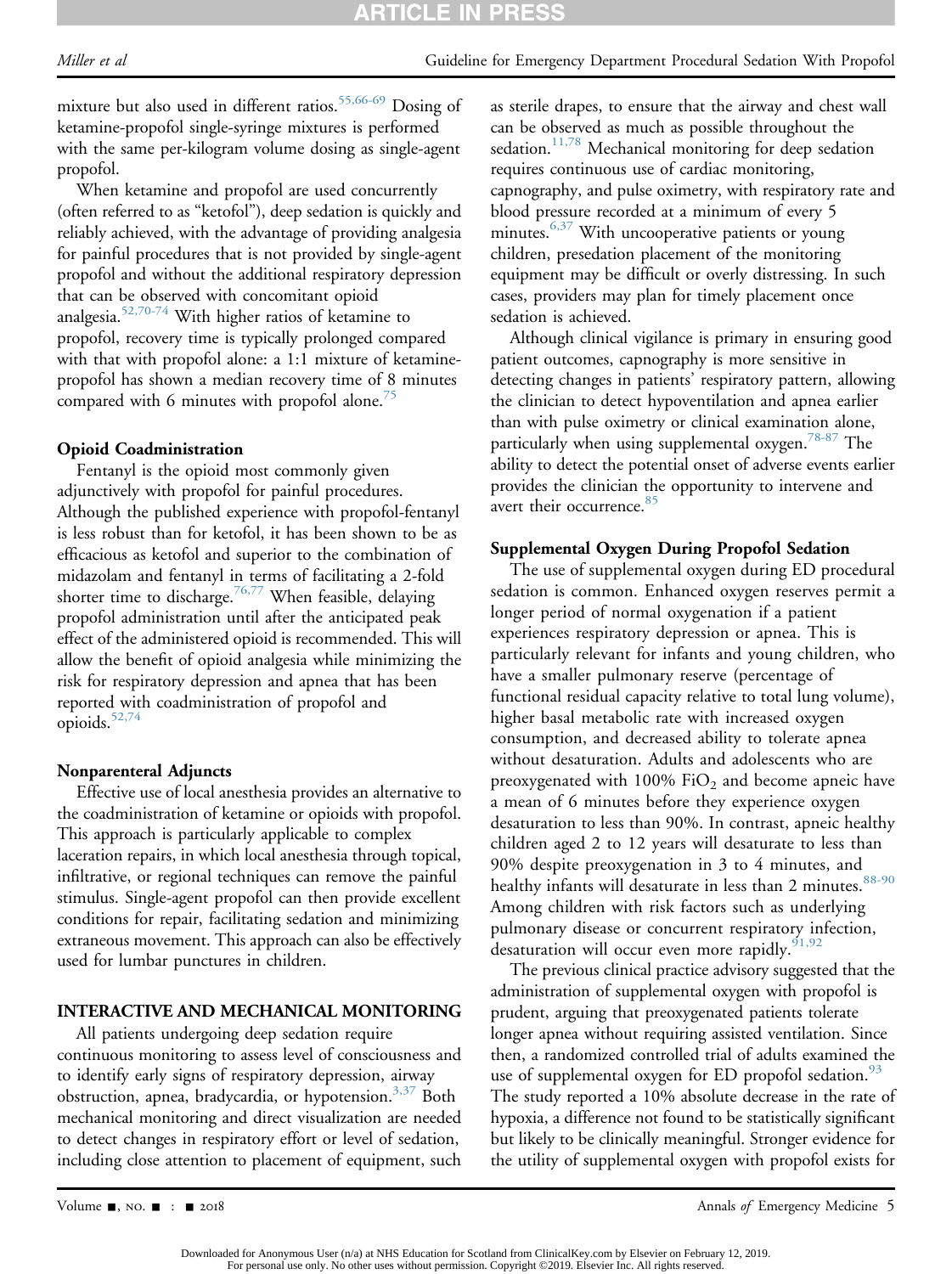the pediatric population; a systematic review documented a significant decrease in the incidence of oxygen desaturation, from 17% to 10% of patients, with the use of supplemental oxygen.<sup>94</sup> Use of supplemental oxygen is therefore recommended for both adult and pediatric patients undergoing propofol sedation.

#### POTENTIAL ADVERSE EFFECTS

Sedation-related adverse events with propofol occur in less than 10% of all ED sedations and typically require only minor, brief interventions, without evidence of serious patient sequelae.<sup>[21,24,32,35,95-99](#page-7-13)</sup> Adverse effects associated most frequently with propofol sedation include respiratory depression, central or obstructive apnea, hemodynamic compromise, and injection pain.

#### Respiratory Depression

In adults, hypoxia rates with propofol range from 1% to 12%, depending on how a hypoxic event is defined.[51,56,84,100,101](#page-8-14) Similar variation exists for apnea and the use of bag-valve-mask–assisted ventilation, with rates ranging from 3% to 20%.<sup>[56,100,102,103](#page-8-15)</sup>

Despite the unique oxygenation considerations for pediatric patients, the frequency of hypoxia and apnea is the same or lower in children undergoing ED propofol sedation compared with adults. Hypoxia occurs in 1% to 9% of pediatric propofol sedations, with apnea reported in 1% to 6% of them.[20,54,104,105](#page-7-4)

When such events occur in either adult or pediatric patients, most resolve without incident. Significant airway interventions are rare, with the most common interventions being stimulation, airway repositioning, or the administration of supplemental oxygen. The use of bagvalve-mask ventilation is required in less than 5% of adult propofol sedations and 2% of pediatric ones.[10,32,54,85,94,104-107](#page-7-14) Serious adverse respiratory events are rarer still, with laryngospasm occurring in less than 1% of sedations and intubation in less than 0.1% of adult propofol sedations and less than 0.02% of pediatric ones, respectively.<sup>[20,21,35,56,94,96,101,105](#page-7-4)</sup>

The incidence of respiratory adverse events with ketofol compared with propofol is similar.<sup>51,70,75,108-110</sup> Most adverse respiratory events during ketofol sedations are either self-resolving or responsive to minimal interventions such as airway positioning, stimulation, or increased supplemental oxygen.<sup>[55,73,74,85,109,111](#page-8-9)</sup>

Several studies have suggested that the combination of propofol and fentanyl has a frequency of severe hypoxia or other respiratory events similar to that of ketofol,  $21,112,113$ whereas other studies have suggested higher rates of

desaturation or respiratory depression with the coadministration of fentanyl and propofol compared with ketofol[.20,74,77,114,115](#page-7-4) As with ketofol and propofol, most respiratory adverse events either self-resolve or require only minor intervention, with bag-valve-mask ventilation required in 1% to 2% of propofol-fentanyl sedations. $113,114,116$ 

#### Hypotension

Reported rates of hypotension among adult patients undergoing propofol sedation range from 4% to 17%, depending on how hypotension is defined.[24,56,100,102,103](#page-7-5) Similar rates have been reported for pediatric patients, ranging from 2% to  $15\%$ <sup>[54,56,94](#page-8-16)</sup> All reported cases are either transient and self-resolving or respond to intravenous fluid administration, without sequelae.

Transient hypotension is expected with a propofol bolus and can be more pronounced in patients with depleted intravascular volumes or substantial underlying illness[.26,32,117-119](#page-7-11) One of the potential advantages of combining ketamine with propofol is the reduction in the risk of hypotension, and studies of sedations performed with ketofol have found a lower incidence of hypotension compared with the incidence found with single-agent propofol[.84,105,109,120-122](#page-8-17) However, the clinical significance of this in otherwise healthy patients is unclear, given the transient nature of propofol-associated hypotension. The clinical significance of hypotension during sedation of the critically ill is more likely to be significant, although comparative studies of ketamine, ketofol, and propofol in this regard have not yet been published. $32,47,67,75,103$ 

#### Pain With Injection

Although pain with injection of propofol is commonly reported in postoperative patients, it is uncommon in ED reports.<sup>[1,10,11,24,64,78,118,119,123-125](#page-6-0)</sup>

This adverse event is particularly relevant in infants and young children, in whom agitation caused by pain with injection carries the risk of loss of the intravenous catheter. This discomfort can be mitigated through use of antecubital veins in adults. When this is not possible, one of the most effective techniques is the administration of intravenous lidocaine at 0.5 mg/kg, with a rubber tourniquet in place 30 to 120 seconds immediately before propofol administration.<sup>[126](#page-9-5)</sup> Mixing the lidocaine dosage with the propofol bolus has also been described and may be more practical in children who will not tolerate a tourniquet.<sup>[123,127,128](#page-9-6)</sup> Ketofol or propofol-fentanyl, with a ketamine or fentanyl bolus administered before propofol, offers an additional option for minimizing the patients' risk of experiencing pain with injection.<sup>[70,72,126](#page-8-18)</sup>

<sup>6</sup> Annals of Emergency Medicine **Contract Contract Contract Contract Contract Contract Contract Contract Contract Contract Contract Contract Contract Contract Contract Contract Contract Contract Contract Contract Contract C**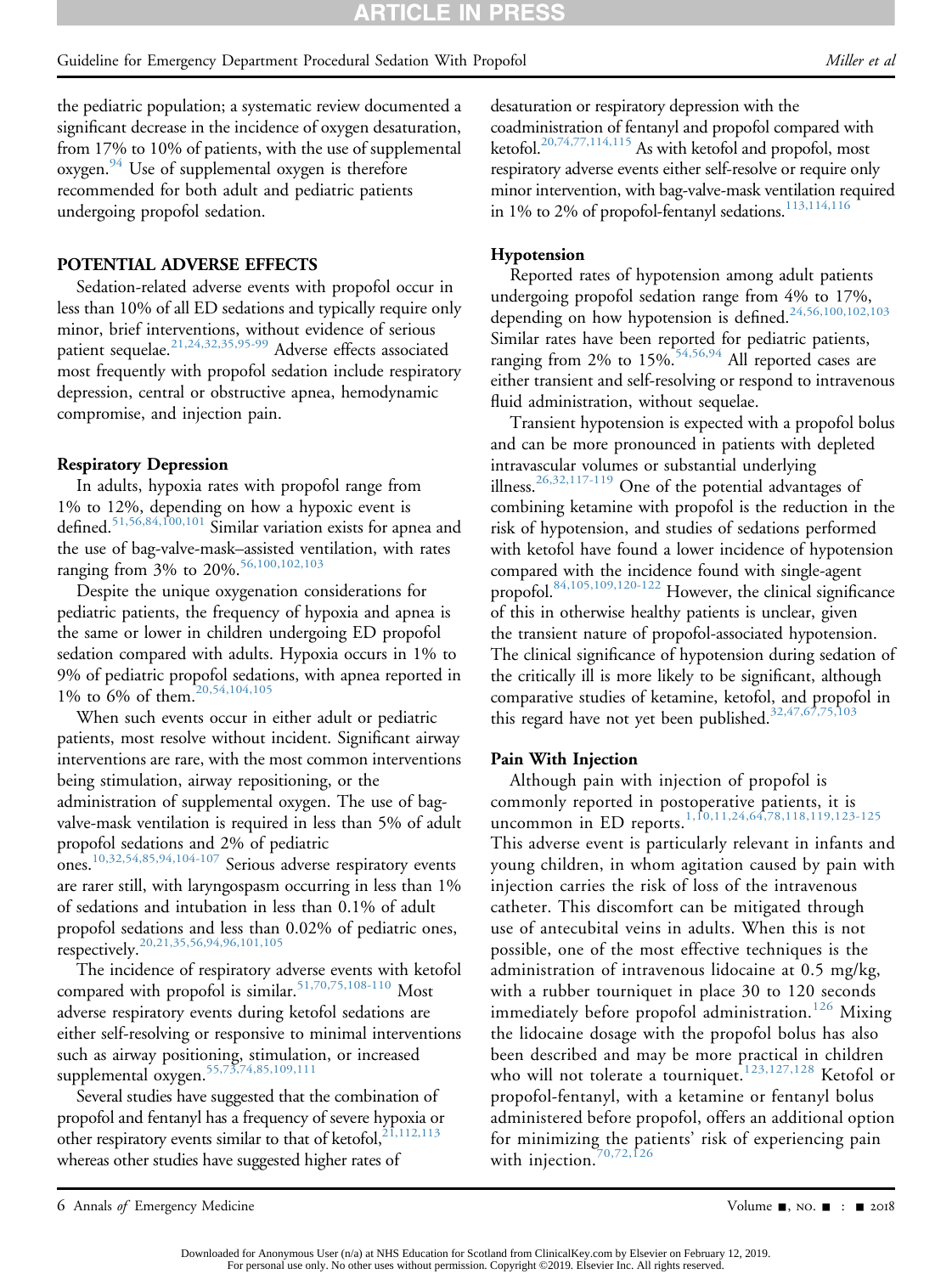# **ARTICLE IN PRESS**

#### Nausea, Emesis, and Aspiration

Propofol has inherent antiemetic properties, resulting in a decreased incidence of nausea and emesis compared with other sedatives, particularly ketamine.<sup>21,34,35,56,97</sup> Furthermore, although agents such as ketamine can cause vomiting during recovery or after discharge, this has not been reported in ED patients receiving propofol.<sup>129</sup> The

addition of propofol has been shown to decrease the frequency of emesis when coadministered with ketamine,  $70,72,120$  with the magnitude of this antiemetic effect similar to that observed with the addition of ondansetron to ketamine sedation.<sup>130</sup> Emesis is similarly rare with the combination of propofol and fentanyl.<sup>[74,112](#page-8-19)</sup>

Given the potential loss of airway reflexes associated with propofol, aspiration is a common concern, although there is strong evidence that it is a rare occurrence. Across multiple adult studies, incidence of aspiration with propofol-based sedation is less than  $0.05\%$ .<sup>35,56,84,105</sup> Large studies involving greater than 50,000 pediatric patients undergoing sedation with propofol and ketofol have documented aspiration rates between 0 and 1 in 12,500 sedations, similar to those reported for general anesthesia[.20,21,94,105,131](#page-7-4) Death from aspiration during procedural sedation is exceedingly rare, occurring in less than 3% of cases with documented aspiration.

#### Propofol Infusion Syndrome

Propofol infusion syndrome refers to acute refractory bradycardia progressing to asystole in the presence of one or more of metabolic acidosis, rhabdomyolysis, hyperlipidemia, and enlarged or fatty liver. It has been associated with prolonged and higher-dose infusions than used for ED propofol sedations. Although there are published cases of propofol infusion syndrome occurring in ICUs and during anesthesia, no instances of propofol infusion syndrome have been reported in the ED setting. 94,132

# RECOVERY AND DISCHARGE

Although propofol can occasionally cause idiosyncratic agitation, unpleasant recovery reactions are of little concern. Recovery agitation can occur with ketofol, although at a lesser rate than with ketamine alone. These reactions occasionally require treatment.<sup>[72,73,109](#page-8-20)</sup>

Patients sedated with propofol should be monitored until they return to their baseline mental status. Standard postdischarge criteria apply to propofol just as they do for any other sedative. $3,6,35$  The redistributive nature of propofol suggests that patients who regain their baseline level of consciousness after propofol administration are

unlikely to have further decreases in their level of consciousness or exhibit any new adverse events. The occurrence of adverse events after discharge in ED patients sedated with propofol has not been reported. For children, it is essential to flush the intravenous line to remove any remaining propofol at the end of the sedation. The intravenous catheter and tubing can hold a few milliliters of propofol, which can amount to a significant milligram-perkilogram bolus dose in infants and young children.

Supervising editor: Steven M. Green, MD. Specific detailed information about possible conflict of interest for individual editors is available at [https://www.annemergmed.com/editors.](https://www.annemergmed.com/editors)

Author affiliations: From the Division of Emergency Medicine, Boston Children's Hospital, and the Department of Pediatrics, Harvard Medical School, Boston, MA (Miller, Krauss); the Department of Emergency Medicine, Lions Gate Hospital, North Vancouver, British Columbia, Canada (Andolfatto); the Department of Emergency Medicine, Hennepin County Medical Center, Minneapolis, MN (Miner); and the Department of Emergency Medicine, Carilion Clinic, Virginia Tech Carilion School of Medicine, Roanoke, VA (Burton).

Authorship: All authors attest to meeting the four [ICMJE.org](http://ICMJE.org) authorship criteria: (1) Substantial contributions to the conception or design of the work; or the acquisition, analysis, or interpretation of data for the work; AND (2) Drafting the work or revising it critically for important intellectual content; AND (3) Final approval of the version to be published; AND (4) Agreement to be accountable for all aspects of the work in ensuring that questions related to the accuracy or integrity of any part of the work are appropriately investigated and resolved.

Funding and support: By Annals policy, all authors are required to disclose any and all commercial, financial, and other relationships in any way related to the subject of this article as per ICMJE conflict of interest guidelines (see [www.icmje.org](http://www.icmje.org)). The authors have stated that no such relationships exist.

Publication dates: Received for publication November 16, 2018. Revision received December 6, 2018. Accepted for publication December 10, 2018.

#### **REFERENCES**

- <span id="page-6-4"></span><span id="page-6-3"></span><span id="page-6-2"></span><span id="page-6-1"></span><span id="page-6-0"></span>1. [Swanson ER, Seaberg DC, Mathias S. The use of propofol for](http://refhub.elsevier.com/S0196-0644(18)31576-2/sref1) [sedation in the emergency department.](http://refhub.elsevier.com/S0196-0644(18)31576-2/sref1) Acad Emerg Med. [1996;3:234-238](http://refhub.elsevier.com/S0196-0644(18)31576-2/sref1).
	- 2. [Miner JR, Burton JH. Clinical practice advisory: emergency](http://refhub.elsevier.com/S0196-0644(18)31576-2/sref2) [department procedural sedation with propofol.](http://refhub.elsevier.com/S0196-0644(18)31576-2/sref2) Ann Emerg Med. [2007;50:182-187, 187.e1](http://refhub.elsevier.com/S0196-0644(18)31576-2/sref2).
	- 3. [Godwin SA, Burton JH, Gerardo CJ, et al. Clinical policy: procedural](http://refhub.elsevier.com/S0196-0644(18)31576-2/sref3) [sedation and analgesia in the emergency department.](http://refhub.elsevier.com/S0196-0644(18)31576-2/sref3) Ann Emerg Med[. 2014;63:247-258.e18](http://refhub.elsevier.com/S0196-0644(18)31576-2/sref3).
	- 4. [Harvey M, Cave G, Betham C. Contemporary sedation practice in a large](http://refhub.elsevier.com/S0196-0644(18)31576-2/sref4) [New Zealand emergency department.](http://refhub.elsevier.com/S0196-0644(18)31576-2/sref4) N Z Med J. 2011;124:36-45.
	- 5. [Bell A, Taylor DM, Holdgate A, et al. Procedural sedation practices in](http://refhub.elsevier.com/S0196-0644(18)31576-2/sref5) [Australian emergency departments.](http://refhub.elsevier.com/S0196-0644(18)31576-2/sref5) Emerg Med Australas. [2011;23:458-465.](http://refhub.elsevier.com/S0196-0644(18)31576-2/sref5)
	- 6. [Coté CJ, Wilson S; American Academy of Pediatrics; American](http://refhub.elsevier.com/S0196-0644(18)31576-2/sref6) [Academy of Pediatric Dentistry. Guidelines for monitoring and](http://refhub.elsevier.com/S0196-0644(18)31576-2/sref6)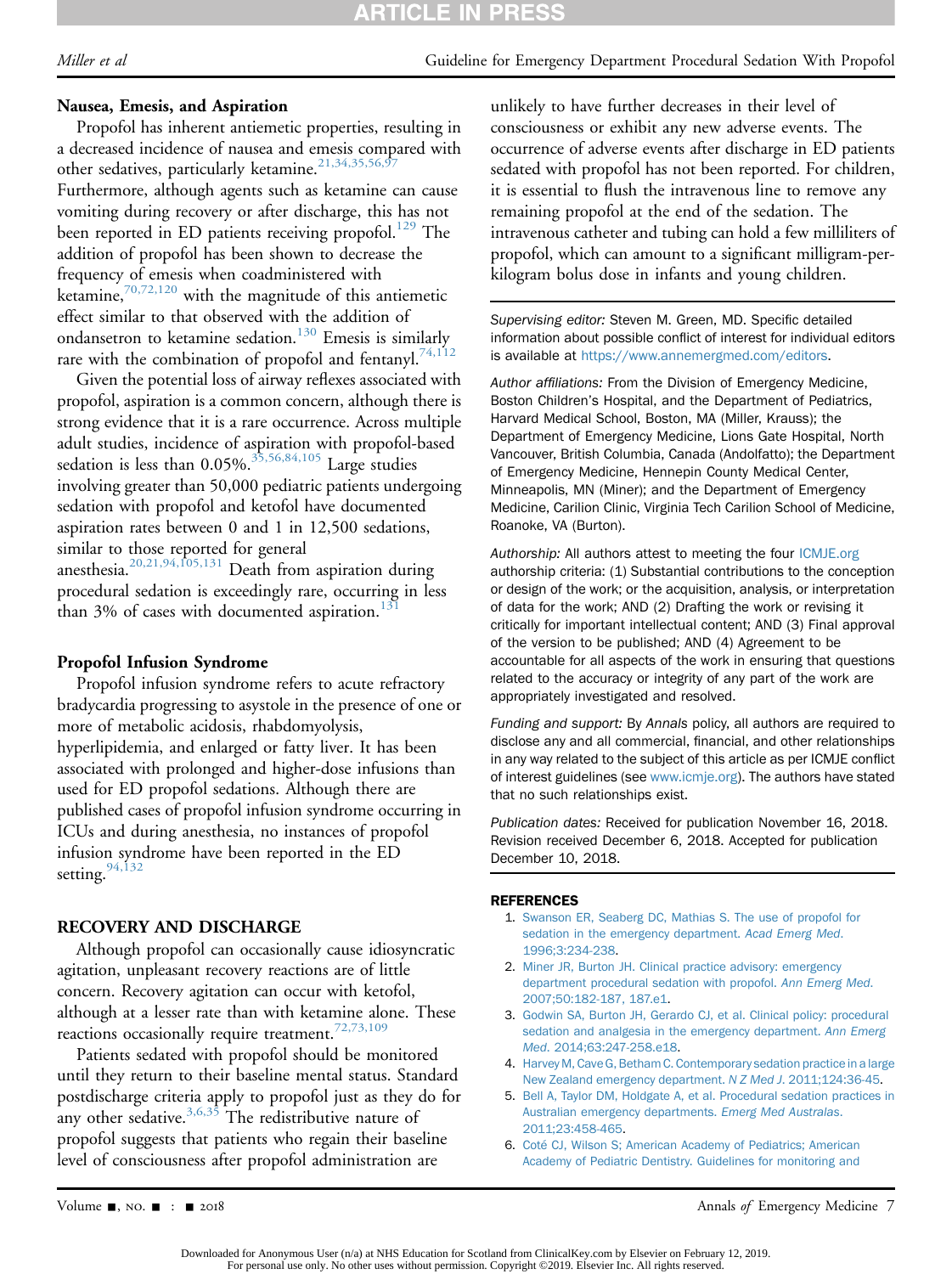#### Guideline for Emergency Department Procedural Sedation With Propofol Miller et al. Miller et al.

- 7. [Bhatt M, Kennedy RM, Osmond MH, et al. Consensus-based](http://refhub.elsevier.com/S0196-0644(18)31576-2/sref7) [recommendations for standardizing terminology and reporting](http://refhub.elsevier.com/S0196-0644(18)31576-2/sref7) [adverse events for emergency department procedural](http://refhub.elsevier.com/S0196-0644(18)31576-2/sref7) [sedation and analgesia in children.](http://refhub.elsevier.com/S0196-0644(18)31576-2/sref7) Ann Emerg Med. 2009;53: [426-435.e4](http://refhub.elsevier.com/S0196-0644(18)31576-2/sref7).
- 8. Green SM, Roback MG, Krauss BS, et al. Policy statement: procedural sedation in the emergency department. Available at: [https://www.](https://www.acep.org/globalassets/new-pdfs/policy-statements/procedural.sedation.in.the.ed.pdf) [acep.org/globalassets/new-pdfs/policy-statements/procedural.](https://www.acep.org/globalassets/new-pdfs/policy-statements/procedural.sedation.in.the.ed.pdf) [sedation.in.the.ed.pdf](https://www.acep.org/globalassets/new-pdfs/policy-statements/procedural.sedation.in.the.ed.pdf). Accessed August 30, 2018.
- <span id="page-7-0"></span>9. [Miner JR, Huber D, Nichols S, et al. The effect of the assignment of a](http://refhub.elsevier.com/S0196-0644(18)31576-2/sref9) [pre-sedation target level on procedural sedation using propofol.](http://refhub.elsevier.com/S0196-0644(18)31576-2/sref9) J Emerg Med[. 2007;32:249-255.](http://refhub.elsevier.com/S0196-0644(18)31576-2/sref9)
- <span id="page-7-14"></span>10. [Miner JR, Biros MH, Seigel T, et al. The utility of the bispectral index in](http://refhub.elsevier.com/S0196-0644(18)31576-2/sref10) [procedural sedation with propofol in the emergency department.](http://refhub.elsevier.com/S0196-0644(18)31576-2/sref10) Acad Emerg Med[. 2005;12:190-196](http://refhub.elsevier.com/S0196-0644(18)31576-2/sref10).
- <span id="page-7-15"></span>11. [Miner JR, Biros MH, Heegaard W, et al. Bispectral](http://refhub.elsevier.com/S0196-0644(18)31576-2/sref11) [electroencephalographic analysis of patients undergoing procedural](http://refhub.elsevier.com/S0196-0644(18)31576-2/sref11) [sedation in the emergency department.](http://refhub.elsevier.com/S0196-0644(18)31576-2/sref11) Acad Emerg Med. 2003;10: [638-643.](http://refhub.elsevier.com/S0196-0644(18)31576-2/sref11)
- 12. [Miner JR, Driver BE, Moore JC, et al. Randomized clinical trial of](http://refhub.elsevier.com/S0196-0644(18)31576-2/sref12) [propofol versus alfentanil for moderate procedural sedation in the](http://refhub.elsevier.com/S0196-0644(18)31576-2/sref12) [emergency department.](http://refhub.elsevier.com/S0196-0644(18)31576-2/sref12) Am J Emerg Med. 2017;35:1451-1456.
- 13. Schick A, Driver B, Moore JC, et al. Randomized clinical trial comparing procedural amnesia and respiratory depression between moderate and deep sedation with propofol in the emergency department. Acad Emerg Med. 2018; [https://doi.org/10.1111/](https://doi.org/10.1111/acem.13548) [acem.13548](https://doi.org/10.1111/acem.13548).
- <span id="page-7-1"></span>14. [Asserhøj LL, Mosbech H, Krøigaard M, et al. No evidence for](http://refhub.elsevier.com/S0196-0644(18)31576-2/sref14) [contraindications to the use of propofol in adults allergic to egg, soy](http://refhub.elsevier.com/S0196-0644(18)31576-2/sref14) or peanut. Br J Anaesth[. 2016;116:77-82](http://refhub.elsevier.com/S0196-0644(18)31576-2/sref14).
- <span id="page-7-2"></span>15. [Murphy A, Campbell DE, Baines D, et al. Allergic reactions to propofol](http://refhub.elsevier.com/S0196-0644(18)31576-2/sref15) [in egg-allergic children.](http://refhub.elsevier.com/S0196-0644(18)31576-2/sref15) Anesth Analg. 2011;113:140-144.
- 16. [Lambert R, Frank M, Wadams H, et al. Safety of propofol sedation in](http://refhub.elsevier.com/S0196-0644(18)31576-2/sref16) [children with known food allergies.](http://refhub.elsevier.com/S0196-0644(18)31576-2/sref16) Crit Care Med. 2011;39:234.
- 17. [Mehta H, Chehade M. Safety of propofol use in patients with food](http://refhub.elsevier.com/S0196-0644(18)31576-2/sref17) allergies. [J Allergy Clin Immunol](http://refhub.elsevier.com/S0196-0644(18)31576-2/sref17). 2014;133:AB152.
- 18. [Wiskin AE, Smith J, Wan SKY, et al. Propofol anaesthesia is safe in](http://refhub.elsevier.com/S0196-0644(18)31576-2/sref18) [children with food allergy undergoing endoscopy.](http://refhub.elsevier.com/S0196-0644(18)31576-2/sref18) Br J Anaesth. [2015;115:145-146](http://refhub.elsevier.com/S0196-0644(18)31576-2/sref18).
- <span id="page-7-3"></span>19. Pongdee T. Soy-allergic and egg-allergic can receive anesthesia. Available at: [https://www.aaaai.org/conditions-and-treatments/](https://www.aaaai.org/conditions-and-treatments/library/allergy-library/soy-egg-anesthesia) [library/allergy-library/soy-egg-anesthesia.](https://www.aaaai.org/conditions-and-treatments/library/allergy-library/soy-egg-anesthesia) Accessed August 15, 2018.
- <span id="page-7-4"></span>20. [Cravero JP, Beach ML, Blike GT, et al. Pediatric Sedation Research](http://refhub.elsevier.com/S0196-0644(18)31576-2/sref20) [Consortium. The incidence and nature of adverse events during](http://refhub.elsevier.com/S0196-0644(18)31576-2/sref20) [pediatric sedation/anesthesia with propofol for procedures outside](http://refhub.elsevier.com/S0196-0644(18)31576-2/sref20) [the operating room: a report from the Pediatric Sedation Research](http://refhub.elsevier.com/S0196-0644(18)31576-2/sref20) Consortium. Anesth Analg[. 2009;108:795-804](http://refhub.elsevier.com/S0196-0644(18)31576-2/sref20).
- <span id="page-7-13"></span>21. [Mallory MD, Baxter AL, Yanosky DJ, et al. Pediatric Sedation Research](http://refhub.elsevier.com/S0196-0644(18)31576-2/sref21) [Consortium. Emergency physician](http://refhub.elsevier.com/S0196-0644(18)31576-2/sref21)–[administered propofol sedation: a](http://refhub.elsevier.com/S0196-0644(18)31576-2/sref21) [report on 25,433 sedations from the Pediatric Sedation Research](http://refhub.elsevier.com/S0196-0644(18)31576-2/sref21) Consortium. Ann Emerg Med[. 2011;57:462-468.e1](http://refhub.elsevier.com/S0196-0644(18)31576-2/sref21).
- 22. [Tobias JD, Leder M. Procedural sedation: a review of sedative agents,](http://refhub.elsevier.com/S0196-0644(18)31576-2/sref22) [monitoring, and management of complications.](http://refhub.elsevier.com/S0196-0644(18)31576-2/sref22) Saudi J Anaesth. [2011;5:395-410.](http://refhub.elsevier.com/S0196-0644(18)31576-2/sref22)
- 23. [Havidich JE, Beach M, Dierdorf SF, et al. Preterm versus term](http://refhub.elsevier.com/S0196-0644(18)31576-2/sref23) [children: analysis of sedation/anesthesia adverse events and](http://refhub.elsevier.com/S0196-0644(18)31576-2/sref23) longitudinal risk. Pediatrics[. 2016;137:e20150463.](http://refhub.elsevier.com/S0196-0644(18)31576-2/sref23)
- <span id="page-7-5"></span>24. [Burton JH, Miner JR, Shipley ER, et al. Propofol for emergency](http://refhub.elsevier.com/S0196-0644(18)31576-2/sref24) [department procedural sedation and analgesia: a tale of three](http://refhub.elsevier.com/S0196-0644(18)31576-2/sref24) centers. [Acad Emerg Med](http://refhub.elsevier.com/S0196-0644(18)31576-2/sref24). 2006;13:24-30.
- 25. [Schnider TW, Minto CF, Shafer SL, et al. The in](http://refhub.elsevier.com/S0196-0644(18)31576-2/sref25)fluence of age on [propofol pharmacodynamics.](http://refhub.elsevier.com/S0196-0644(18)31576-2/sref25) Anesthesiology. 1999;90:1502-1516.
- <span id="page-7-11"></span>26. Astra-Zeneca. Diprivan [package insert]. Cambridge, United Kingdom: AstraZeneca Pharmaceuticals; 2017.
- 27. [Kazama T, Ikeda K, Morita K, et al. Comparison of the effect-site](http://refhub.elsevier.com/S0196-0644(18)31576-2/sref27) [k\(eO\)s of propofol for blood pressure and EEG bispectral index in](http://refhub.elsevier.com/S0196-0644(18)31576-2/sref27) [elderly and younger patients.](http://refhub.elsevier.com/S0196-0644(18)31576-2/sref27) Anesthesiology. 1999;90:1517-1527.
- <span id="page-7-12"></span>28. [Homfray G, Palmer A, Grimsmo-Powney H, et al. Procedural sedation](http://refhub.elsevier.com/S0196-0644(18)31576-2/sref28) [of elderly patients by emergency physicians: a safety analysis of 740](http://refhub.elsevier.com/S0196-0644(18)31576-2/sref28) patients. Br J Anaesth[. 2018;121:1236-1241.](http://refhub.elsevier.com/S0196-0644(18)31576-2/sref28)
- 29. [Newstead B, Bradburn S, Appelboam A, et al. Propofol for adult](http://refhub.elsevier.com/S0196-0644(18)31576-2/sref29) [procedural sedation in a UK emergency department: safety pro](http://refhub.elsevier.com/S0196-0644(18)31576-2/sref29)file in 1008 cases. Br J Anaesth[. 2013;111:651-655](http://refhub.elsevier.com/S0196-0644(18)31576-2/sref29).
- <span id="page-7-6"></span>30. American Society of Anesthesiologists (ASA). ASA physical status classification system. Available at: [https://www.asahq.org/](https://www.asahq.org/resources/clinical-information/asa-physical-status-classification-system) [resources/clinical-information/asa-physical-status-classi](https://www.asahq.org/resources/clinical-information/asa-physical-status-classification-system)fication[system.](https://www.asahq.org/resources/clinical-information/asa-physical-status-classification-system) Accessed August 15, 2018.
- 31. [Hoffman GM, Nowakowski R, Troshynski TJ, et al. Risk reduction in](http://refhub.elsevier.com/S0196-0644(18)31576-2/sref31) [pediatric procedural sedation by application of an American Academy](http://refhub.elsevier.com/S0196-0644(18)31576-2/sref31) [of Pediatrics/American Society of Anesthesiologists process model.](http://refhub.elsevier.com/S0196-0644(18)31576-2/sref31) Pediatrics[. 2002;109:236-243](http://refhub.elsevier.com/S0196-0644(18)31576-2/sref31).
- <span id="page-7-7"></span>32. [Miner JR, Martel ML, Meyer M, et al. Procedural sedation of critically](http://refhub.elsevier.com/S0196-0644(18)31576-2/sref32) [ill patients in the emergency department.](http://refhub.elsevier.com/S0196-0644(18)31576-2/sref32) Acad Emerg Med. [2005;12:124-128.](http://refhub.elsevier.com/S0196-0644(18)31576-2/sref32)
- 33. [Rutman MS. Sedation for emergent diagnostic imaging studies in](http://refhub.elsevier.com/S0196-0644(18)31576-2/sref33) pediatric patients. Curr Opin Pediatr[. 2009;21:306-312](http://refhub.elsevier.com/S0196-0644(18)31576-2/sref33).
- 34. [Denny MA, Manson R, Della-Giustina D. Propofol and etomidate are](http://refhub.elsevier.com/S0196-0644(18)31576-2/sref34) [safe for deep sedation in the emergency department.](http://refhub.elsevier.com/S0196-0644(18)31576-2/sref34) West J Emerg Med[. 2011;12:399-403](http://refhub.elsevier.com/S0196-0644(18)31576-2/sref34).
- <span id="page-7-16"></span>35. [Taylor DM, Bell A, Holdgate A, et al. Risk factors for sedation-related](http://refhub.elsevier.com/S0196-0644(18)31576-2/sref35) [events during procedural sedation in the emergency department.](http://refhub.elsevier.com/S0196-0644(18)31576-2/sref35) [Emerg Med Australas](http://refhub.elsevier.com/S0196-0644(18)31576-2/sref35). 2011;23:466-473.
- 36. [Beach ML, Cohen DM, Gallagher SM, et al. Major adverse events and](http://refhub.elsevier.com/S0196-0644(18)31576-2/sref36) [relationship to nil per os status in pediatric sedation/anesthesia](http://refhub.elsevier.com/S0196-0644(18)31576-2/sref36) [outside the operating room: a report of the Pediatric Sedation](http://refhub.elsevier.com/S0196-0644(18)31576-2/sref36) [Research Consortium.](http://refhub.elsevier.com/S0196-0644(18)31576-2/sref36) Anesthesiology. 2016;124:80-88.
- <span id="page-7-8"></span>37. Green SM, Miner JR, Schneider S, et al. Unscheduled procedural sedation: a multidisciplinary consensus practice guideline. Available at: [https://acep.org/globalassets/sites/acep/media/policy](https://acep.org/globalassets/sites/acep/media/policy-statement/unscheduled-procedural-sedation-sept-28-2018-cp.pdf)[statement/unscheduled-procedural-sedation-sept-28-2018-cp.pdf.](https://acep.org/globalassets/sites/acep/media/policy-statement/unscheduled-procedural-sedation-sept-28-2018-cp.pdf) Accessed October 1, 2018.
- <span id="page-7-9"></span>38. [Sacchetti A, Senula G, Strickland J, et al. Procedural sedation in the](http://refhub.elsevier.com/S0196-0644(18)31576-2/sref38) [community emergency department: initial results of the ProSCED](http://refhub.elsevier.com/S0196-0644(18)31576-2/sref38) registry. [Acad Emerg Med](http://refhub.elsevier.com/S0196-0644(18)31576-2/sref38). 2007;14:41-46.
- 39. [Hogan K, Sacchetti A, Aman L, et al. The safety of single-physician](http://refhub.elsevier.com/S0196-0644(18)31576-2/sref39) [procedural sedation in the emergency department.](http://refhub.elsevier.com/S0196-0644(18)31576-2/sref39) Emerg Med J. [2006;23:922-923](http://refhub.elsevier.com/S0196-0644(18)31576-2/sref39).
- 40. [Vinson DR, Hoehn CL. Sedation-assisted orthopedic reduction in](http://refhub.elsevier.com/S0196-0644(18)31576-2/sref40) [emergency medicine: the safety and success of a one physician/one](http://refhub.elsevier.com/S0196-0644(18)31576-2/sref40) nurse model. [West J Emerg Med](http://refhub.elsevier.com/S0196-0644(18)31576-2/sref40). 2013;14:47-54.
- 41. [Josephy CP, Vinson DR. Feasibility of single- vs two-physician](http://refhub.elsevier.com/S0196-0644(18)31576-2/sref41) [procedural sedation in a small community emergency department.](http://refhub.elsevier.com/S0196-0644(18)31576-2/sref41) Am J Emerg Med[. 2018;36:977-982](http://refhub.elsevier.com/S0196-0644(18)31576-2/sref41).
- <span id="page-7-10"></span>42. [Rex DK, Heuss LT, Walker JA, et al. Trained registered nurses/](http://refhub.elsevier.com/S0196-0644(18)31576-2/sref42) [endoscopy teams can administer propofol safely for endoscopy.](http://refhub.elsevier.com/S0196-0644(18)31576-2/sref42) Gastroenterology[. 2005;129:1384-1391.](http://refhub.elsevier.com/S0196-0644(18)31576-2/sref42)
- 43. [Tohda G, Higashi S, Wakahara S, et al. Propofol sedation during](http://refhub.elsevier.com/S0196-0644(18)31576-2/sref43) [endoscopic procedures: safe and effective administration by](http://refhub.elsevier.com/S0196-0644(18)31576-2/sref43) [registered nurses supervised by endoscopists.](http://refhub.elsevier.com/S0196-0644(18)31576-2/sref43) Endoscopy. [2006;38:360-367.](http://refhub.elsevier.com/S0196-0644(18)31576-2/sref43)
- 44. Lin D. [Sedation, Analgesia and JCAHO](http://refhub.elsevier.com/S0196-0644(18)31576-2/sref44). Marblehead, MA: HC Pro, Inc; [2005](http://refhub.elsevier.com/S0196-0644(18)31576-2/sref44).
- 45. [Leslie K, Sessler DI, Schroeder M, et al. Propofol blood concentration](http://refhub.elsevier.com/S0196-0644(18)31576-2/sref45) [and the bispectral index predict suppression of learning during](http://refhub.elsevier.com/S0196-0644(18)31576-2/sref45) [propofol/epidural anesthesia in volunteers.](http://refhub.elsevier.com/S0196-0644(18)31576-2/sref45) Anesth Analg. [1995;81:1269-1274.](http://refhub.elsevier.com/S0196-0644(18)31576-2/sref45)
- 46. [Glass PS, Bloom M, Kearse L, et al. Bispectral analysis measures](http://refhub.elsevier.com/S0196-0644(18)31576-2/sref46) [sedation and memory effects of propofol, midazolam, iso](http://refhub.elsevier.com/S0196-0644(18)31576-2/sref46)flurane,

8 Annals of Emergency Medicine Contract Contract Contract Contract Contract Contract Contract Contract Contract Contract Oriental Application of Emergency Medicine Contract Contract Contract Contract Contract Contract Cont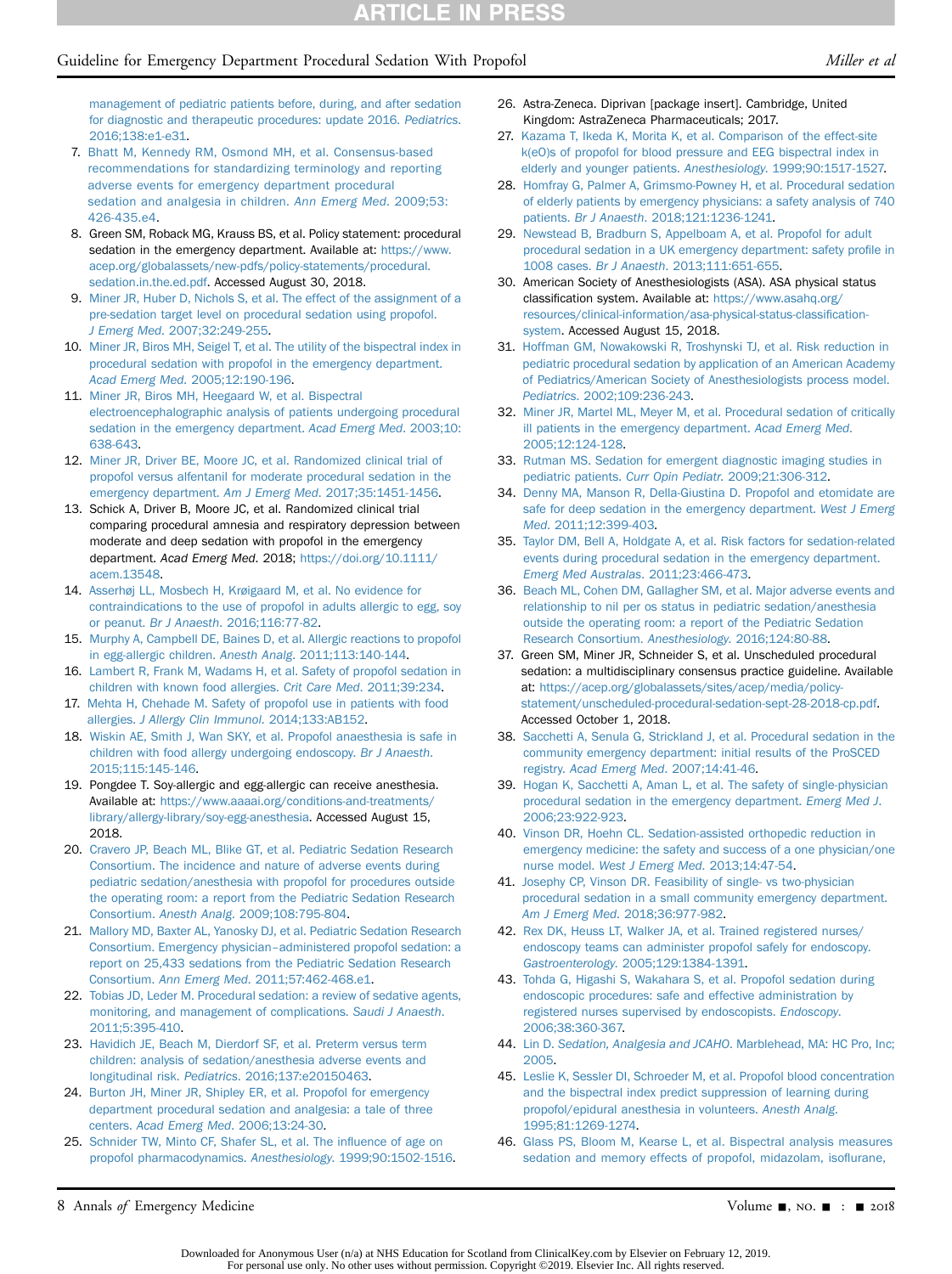#### Miller et al Guideline for Emergency Department Procedural Sedation With Propofol

[and alfentanil in healthy volunteers.](http://refhub.elsevier.com/S0196-0644(18)31576-2/sref46) Anesthesiology. 1997;86: [836-847.](http://refhub.elsevier.com/S0196-0644(18)31576-2/sref46)

- <span id="page-8-1"></span>47. [Alletag MJ, Auerbach MA, Baum CR. Ketamine, propofol, and ketofol](http://refhub.elsevier.com/S0196-0644(18)31576-2/sref47) [use for pediatric sedation.](http://refhub.elsevier.com/S0196-0644(18)31576-2/sref47) Pediatr Emerg Care. 2012;28:1391-1395; [quiz 1396-1398](http://refhub.elsevier.com/S0196-0644(18)31576-2/sref47).
- 48. [Khan K, Hayes I, Buggy D. Pharmacology of anaesthetic agents I:](http://refhub.elsevier.com/S0196-0644(18)31576-2/sref48) intravenous induction agents. [Contin Educ Anaesth Crit Care Pain](http://refhub.elsevier.com/S0196-0644(18)31576-2/sref48). [2014;14:100-105](http://refhub.elsevier.com/S0196-0644(18)31576-2/sref48).
- 49. [Kaye AD, Fox CJ, Padnos IW, et al. Pharmacologic considerations of](http://refhub.elsevier.com/S0196-0644(18)31576-2/sref49) [anesthetic agents in pediatric patients: a comprehensive review.](http://refhub.elsevier.com/S0196-0644(18)31576-2/sref49) Anesthesiol Clin[. 2017;35:e73-e94](http://refhub.elsevier.com/S0196-0644(18)31576-2/sref49).
- <span id="page-8-0"></span>50. [Absalom AR, Mani V, De Smet T, et al. Pharmacokinetic models for](http://refhub.elsevier.com/S0196-0644(18)31576-2/sref50) [propofol](http://refhub.elsevier.com/S0196-0644(18)31576-2/sref50)—defi[ning and illuminating the devil in the detail.](http://refhub.elsevier.com/S0196-0644(18)31576-2/sref50) Br J Anaesth[. 2009;103:26-37.](http://refhub.elsevier.com/S0196-0644(18)31576-2/sref50)
- <span id="page-8-14"></span>51. [David H, Shipp J. A randomized controlled trial of ketamine/propofol](http://refhub.elsevier.com/S0196-0644(18)31576-2/sref51) [versus propofol alone for emergency department procedural](http://refhub.elsevier.com/S0196-0644(18)31576-2/sref51) sedation. Ann Emerg Med[. 2011;57:435-441.](http://refhub.elsevier.com/S0196-0644(18)31576-2/sref51)
- <span id="page-8-8"></span>52. [Green SM, Andolfatto G. Managing propofol-induced hypoventilation.](http://refhub.elsevier.com/S0196-0644(18)31576-2/sref52) Ann Emerg Med[. 2015;65:57-60.](http://refhub.elsevier.com/S0196-0644(18)31576-2/sref52)
- 53. [Patanwala AE, Christich AC, Jasiak KD, et al. Age-related differences](http://refhub.elsevier.com/S0196-0644(18)31576-2/sref53) [in propofol dosing for procedural sedation in the emergency](http://refhub.elsevier.com/S0196-0644(18)31576-2/sref53) department. J Emerg Med[. 2013;44:823-828](http://refhub.elsevier.com/S0196-0644(18)31576-2/sref53).
- <span id="page-8-16"></span>54. [Young TP, Lim JJ, Kim TY, et al. Pediatric procedural sedation with](http://refhub.elsevier.com/S0196-0644(18)31576-2/sref54) [propofol using a higher initial bolus dose.](http://refhub.elsevier.com/S0196-0644(18)31576-2/sref54) Pediatr Emerg Care. [2014;30:689-693](http://refhub.elsevier.com/S0196-0644(18)31576-2/sref54).
- <span id="page-8-9"></span>55. [Shavit I, Bar-Yaakov N, Grossman L, et al. Sedation for children with](http://refhub.elsevier.com/S0196-0644(18)31576-2/sref55) [intraoral injuries in the emergency department: a case-control study.](http://refhub.elsevier.com/S0196-0644(18)31576-2/sref55) [Pediatr Emerg Care](http://refhub.elsevier.com/S0196-0644(18)31576-2/sref55). 2014;30:805-807.
- <span id="page-8-15"></span>56. [Campbell SG, MacPhee S, Butler M, et al. Emergency procedural](http://refhub.elsevier.com/S0196-0644(18)31576-2/sref56) [sedation with propofol in older teenagers: any cause for concern?](http://refhub.elsevier.com/S0196-0644(18)31576-2/sref56) [Pediatr Emerg Care](http://refhub.elsevier.com/S0196-0644(18)31576-2/sref56). 2015;31:762-765.
- <span id="page-8-2"></span>57. [Barker N, Lim J, Amari E, et al. Relationship between age and](http://refhub.elsevier.com/S0196-0644(18)31576-2/sref57) [spontaneous ventilation during intravenous anesthesia in children.](http://refhub.elsevier.com/S0196-0644(18)31576-2/sref57) Pediatr Anesth[. 2007;17:948-955](http://refhub.elsevier.com/S0196-0644(18)31576-2/sref57).
- <span id="page-8-3"></span>58. [West N, Dumont GA, van Heusden K, et al. Robust closed-loop control](http://refhub.elsevier.com/S0196-0644(18)31576-2/sref58) [of induction and maintenance of propofol anesthesia in children.](http://refhub.elsevier.com/S0196-0644(18)31576-2/sref58) Pediatr Anesth[. 2013;23:712-719](http://refhub.elsevier.com/S0196-0644(18)31576-2/sref58).
- <span id="page-8-4"></span>59. [Ansermino JM, Magruder W, Dosani M. Spontaneous respiration](http://refhub.elsevier.com/S0196-0644(18)31576-2/sref59) [during intravenous anesthesia in children.](http://refhub.elsevier.com/S0196-0644(18)31576-2/sref59) Curr Opin Anaesthesiol. [2009;22:383-387.](http://refhub.elsevier.com/S0196-0644(18)31576-2/sref59)
- <span id="page-8-5"></span>60. [Green SM, Krauss BS. Target-controlled infusions could improve the](http://refhub.elsevier.com/S0196-0644(18)31576-2/sref60) safety and effi[cacy of emergency department propofol sedation.](http://refhub.elsevier.com/S0196-0644(18)31576-2/sref60) Anesth Analg[. 2016;122:283-284.](http://refhub.elsevier.com/S0196-0644(18)31576-2/sref60)
- <span id="page-8-6"></span>61. [Choi GJ, Kang H, Baek CW, et al. Comparison of bolus versus](http://refhub.elsevier.com/S0196-0644(18)31576-2/sref61) [continuous infusion of propofol for procedural sedation: a meta](http://refhub.elsevier.com/S0196-0644(18)31576-2/sref61)analysis. Curr Med Res Opin[. 2017;33:1935-1943.](http://refhub.elsevier.com/S0196-0644(18)31576-2/sref61)
- <span id="page-8-7"></span>62. [Jenkins E, Hebbar KB, Karaga KK, et al. Experience with the use of](http://refhub.elsevier.com/S0196-0644(18)31576-2/sref62) [propofol for radiologic imaging in infants younger than 6 months of](http://refhub.elsevier.com/S0196-0644(18)31576-2/sref62) age. Pediatr Radiol[. 2017;47:974-983](http://refhub.elsevier.com/S0196-0644(18)31576-2/sref62).
- 63. [McFarlan CS, Anderson BJ, Short TG. The use of propofol infusions in](http://refhub.elsevier.com/S0196-0644(18)31576-2/sref63) [paediatric anaesthesia: a practical guide.](http://refhub.elsevier.com/S0196-0644(18)31576-2/sref63) Paediatr Anaesth. [1999;9:209-216](http://refhub.elsevier.com/S0196-0644(18)31576-2/sref63).
- 64. [Miner JR, Biros M, Krieg S, et al. Randomized clinical trial of propofol](http://refhub.elsevier.com/S0196-0644(18)31576-2/sref64) [versus methohexital for procedural sedation during fracture and](http://refhub.elsevier.com/S0196-0644(18)31576-2/sref64) [dislocation reduction in the emergency department.](http://refhub.elsevier.com/S0196-0644(18)31576-2/sref64) Acad Emerg Med[. 2003;10:931-937.](http://refhub.elsevier.com/S0196-0644(18)31576-2/sref64)
- 65. [Symington L, Thakore S. A review of the use of propofol for procedural](http://refhub.elsevier.com/S0196-0644(18)31576-2/sref65) [sedation in the emergency department.](http://refhub.elsevier.com/S0196-0644(18)31576-2/sref65) Emerg Med J. 2006;23:89-93.
- 66. [Weisz K, Bajaj L, Deakyne SJ, et al. Adverse events during a](http://refhub.elsevier.com/S0196-0644(18)31576-2/sref66) [randomized trial of ketamine versus co-administration of ketamine](http://refhub.elsevier.com/S0196-0644(18)31576-2/sref66) [and propofol for procedural sedation in a pediatric emergency](http://refhub.elsevier.com/S0196-0644(18)31576-2/sref66) department. J Emerg Med[. 2017;53:1-9](http://refhub.elsevier.com/S0196-0644(18)31576-2/sref66).
- 67. [Miner JR, Moore JC, Austad EJ, et al. Randomized, double-blinded,](http://refhub.elsevier.com/S0196-0644(18)31576-2/sref67) [clinical trial of propofol, 1:1 propofol/ketamine, and 4:1 propofol/](http://refhub.elsevier.com/S0196-0644(18)31576-2/sref67) [ketamine for deep procedural sedation in the emergency department.](http://refhub.elsevier.com/S0196-0644(18)31576-2/sref67) Ann Emerg Med[. 2015;65:479-488.e2.](http://refhub.elsevier.com/S0196-0644(18)31576-2/sref67)
- 68. [Donnelly RF, Willman E, Andolfatto G. Stability of ketamine-propofol](http://refhub.elsevier.com/S0196-0644(18)31576-2/sref68) [mixtures for procedural sedation and analgesia in the emergency](http://refhub.elsevier.com/S0196-0644(18)31576-2/sref68) department. Can J Hosp Pharm[. 2018;61:426-430.](http://refhub.elsevier.com/S0196-0644(18)31576-2/sref68)
- 69. Bedocs P, Evers DL, Buckenmaier CC. Predosing chemical stability of admixtures of propofol, ketamine, fentanyl, and remifentanil. Anesth Analg. 2018; <https://doi.org/10.1213/ANE.0000000000003772>.
- <span id="page-8-18"></span>70. [Sharieff GQ, Trocinski DR, Kanegaye JT, et al. Ketamine-propofol](http://refhub.elsevier.com/S0196-0644(18)31576-2/sref70) [combination sedation for fracture reduction in the pediatric](http://refhub.elsevier.com/S0196-0644(18)31576-2/sref70) [emergency department.](http://refhub.elsevier.com/S0196-0644(18)31576-2/sref70) Pediatr Emerg Care. 2007;23:881-884.
- 71. [Willman EV, Andolfatto G. A prospective evaluation of](http://refhub.elsevier.com/S0196-0644(18)31576-2/sref71) "ketofol" [\(ketamine/propofol combination\) for procedural sedation and analgesia](http://refhub.elsevier.com/S0196-0644(18)31576-2/sref71) [in the emergency department.](http://refhub.elsevier.com/S0196-0644(18)31576-2/sref71) Ann Emerg Med. 2007;49:23-30.
- <span id="page-8-20"></span>72. [Shah A, Mosdossy G, McLeod S, et al. A blinded, randomized](http://refhub.elsevier.com/S0196-0644(18)31576-2/sref72) [controlled trial to evaluate ketamine/propofol versus ketamine alone](http://refhub.elsevier.com/S0196-0644(18)31576-2/sref72) [for procedural sedation in children.](http://refhub.elsevier.com/S0196-0644(18)31576-2/sref72) Ann Emerg Med. 2011;57: [425-433.e2](http://refhub.elsevier.com/S0196-0644(18)31576-2/sref72).
- 73. [Andolfatto G, Willman E. A prospective case series of pediatric](http://refhub.elsevier.com/S0196-0644(18)31576-2/sref73) [procedural sedation and analgesia in the emergency department](http://refhub.elsevier.com/S0196-0644(18)31576-2/sref73) [using single-syringe ketamine-propofol combination \(ketofol\).](http://refhub.elsevier.com/S0196-0644(18)31576-2/sref73) Acad Emerg Med[. 2010;17:194-201.](http://refhub.elsevier.com/S0196-0644(18)31576-2/sref73)
- <span id="page-8-19"></span>74. [Messenger DW, Murray HE, Dungey PE, et al. Subdissociative-dose](http://refhub.elsevier.com/S0196-0644(18)31576-2/sref74) [ketamine versus fentanyl for analgesia during propofol procedural](http://refhub.elsevier.com/S0196-0644(18)31576-2/sref74) [sedation: a randomized clinical trial.](http://refhub.elsevier.com/S0196-0644(18)31576-2/sref74) Acad Emerg Med. [2008;15:877-886.](http://refhub.elsevier.com/S0196-0644(18)31576-2/sref74)
- <span id="page-8-10"></span>75. [Andolfatto G, Abu-Laban RB, Zed PJ, et al. Ketamine-propofol](http://refhub.elsevier.com/S0196-0644(18)31576-2/sref75) [combination \(ketofol\) versus propofol alone for emergency](http://refhub.elsevier.com/S0196-0644(18)31576-2/sref75) [department procedural sedation and analgesia: a randomized](http://refhub.elsevier.com/S0196-0644(18)31576-2/sref75) double-blind trial. Ann Emerg Med[. 2012;59:504-512; e1-2.](http://refhub.elsevier.com/S0196-0644(18)31576-2/sref75)
- <span id="page-8-11"></span>76. [Phillips W, Anderson A, Rosengreen M, et al. Propofol versus](http://refhub.elsevier.com/S0196-0644(18)31576-2/sref76) [propofol/ketamine for brief painful procedures in the emergency](http://refhub.elsevier.com/S0196-0644(18)31576-2/sref76) [department: clinical and bispectral index scale comparison.](http://refhub.elsevier.com/S0196-0644(18)31576-2/sref76) J Pain [Palliat Care Pharmacother](http://refhub.elsevier.com/S0196-0644(18)31576-2/sref76). 2010;24:349-355.
- 77. [Chiaretti A, Ruggiero A, Barone G, et al. Propofol/alfentanil and](http://refhub.elsevier.com/S0196-0644(18)31576-2/sref77) [propofol/ketamine procedural sedation in children with acute](http://refhub.elsevier.com/S0196-0644(18)31576-2/sref77) [lymphoblastic leukaemia: safety, ef](http://refhub.elsevier.com/S0196-0644(18)31576-2/sref77)ficacy and their correlation with [pain neuromediator expression.](http://refhub.elsevier.com/S0196-0644(18)31576-2/sref77) Eur J Cancer Care (Engl). [2010;19:212-220](http://refhub.elsevier.com/S0196-0644(18)31576-2/sref77).
- <span id="page-8-12"></span>78. [Miner JR, Heegaard W, Plummer D. End-tidal carbon dioxide](http://refhub.elsevier.com/S0196-0644(18)31576-2/sref78) [monitoring during procedural sedation.](http://refhub.elsevier.com/S0196-0644(18)31576-2/sref78) Acad Emerg Med. [2002;9:275-280](http://refhub.elsevier.com/S0196-0644(18)31576-2/sref78).
- 79. Hart LS, Berns SD, Houck CS, et al. The value of end-tidal  $CO<sub>2</sub>$ [monitoring when comparing three methods of conscious sedation for](http://refhub.elsevier.com/S0196-0644(18)31576-2/sref79) [children undergoing painful procedures in the emergency](http://refhub.elsevier.com/S0196-0644(18)31576-2/sref79) department. [Pediatr Emerg Care](http://refhub.elsevier.com/S0196-0644(18)31576-2/sref79). 1997;13:189-193.
- 80. [Tobias JD. End-tidal carbon dioxide monitoring during sedation with a](http://refhub.elsevier.com/S0196-0644(18)31576-2/sref80) [combination of midazolam and ketamine for children undergoing](http://refhub.elsevier.com/S0196-0644(18)31576-2/sref80) [painful, invasive procedures.](http://refhub.elsevier.com/S0196-0644(18)31576-2/sref80) Pediatr Emerg Care. 1999;15:173-175.
- 81. [Burton JH, Harrah JD, Germann CA, et al. Does end-tidal carbon](http://refhub.elsevier.com/S0196-0644(18)31576-2/sref81) [dioxide monitoring detect respiratory events prior to current sedation](http://refhub.elsevier.com/S0196-0644(18)31576-2/sref81) [monitoring practices?](http://refhub.elsevier.com/S0196-0644(18)31576-2/sref81) Acad Emerg Med. 2006;13:500-504.
- 82. [Anderson JL, Junkins E, Pribble C, et al. Capnography and depth of](http://refhub.elsevier.com/S0196-0644(18)31576-2/sref82) [sedation during propofol sedation in children.](http://refhub.elsevier.com/S0196-0644(18)31576-2/sref82) Ann Emerg Med. [2007;49:9-13.](http://refhub.elsevier.com/S0196-0644(18)31576-2/sref82)
- 83. Deitch K, Miner J, Chudnofsky CR, et al. Does end tidal CO<sub>2</sub> [monitoring during emergency department procedural sedation and](http://refhub.elsevier.com/S0196-0644(18)31576-2/sref83) [analgesia with propofol decrease the incidence of hypoxic events? a](http://refhub.elsevier.com/S0196-0644(18)31576-2/sref83) [randomized, controlled trial.](http://refhub.elsevier.com/S0196-0644(18)31576-2/sref83) Ann Emerg Med. 2010;55:258-264.
- <span id="page-8-17"></span>84. [Chawla N, Boateng A, Deshpande R. Procedural sedation in the ICU](http://refhub.elsevier.com/S0196-0644(18)31576-2/sref84) [and emergency department.](http://refhub.elsevier.com/S0196-0644(18)31576-2/sref84) Curr Opin Anaesthesiol. 2017;30: [507-512.](http://refhub.elsevier.com/S0196-0644(18)31576-2/sref84)
- <span id="page-8-13"></span>85. [Krauss BS, Andolfatto G, Krauss BA, et al. Characteristics of and](http://refhub.elsevier.com/S0196-0644(18)31576-2/sref85) [predictors for apnea and clinical interventions during procedural](http://refhub.elsevier.com/S0196-0644(18)31576-2/sref85) sedation. Ann Emerg Med[. 2016;68:564-573.](http://refhub.elsevier.com/S0196-0644(18)31576-2/sref85)
- 86. [Soto RG, Fu ES, Vila H, et al. Capnography accurately detects apnea](http://refhub.elsevier.com/S0196-0644(18)31576-2/sref86) [during monitored anesthesia care.](http://refhub.elsevier.com/S0196-0644(18)31576-2/sref86) Anesth Analg. 2004;99:379-382; [table of contents.](http://refhub.elsevier.com/S0196-0644(18)31576-2/sref86)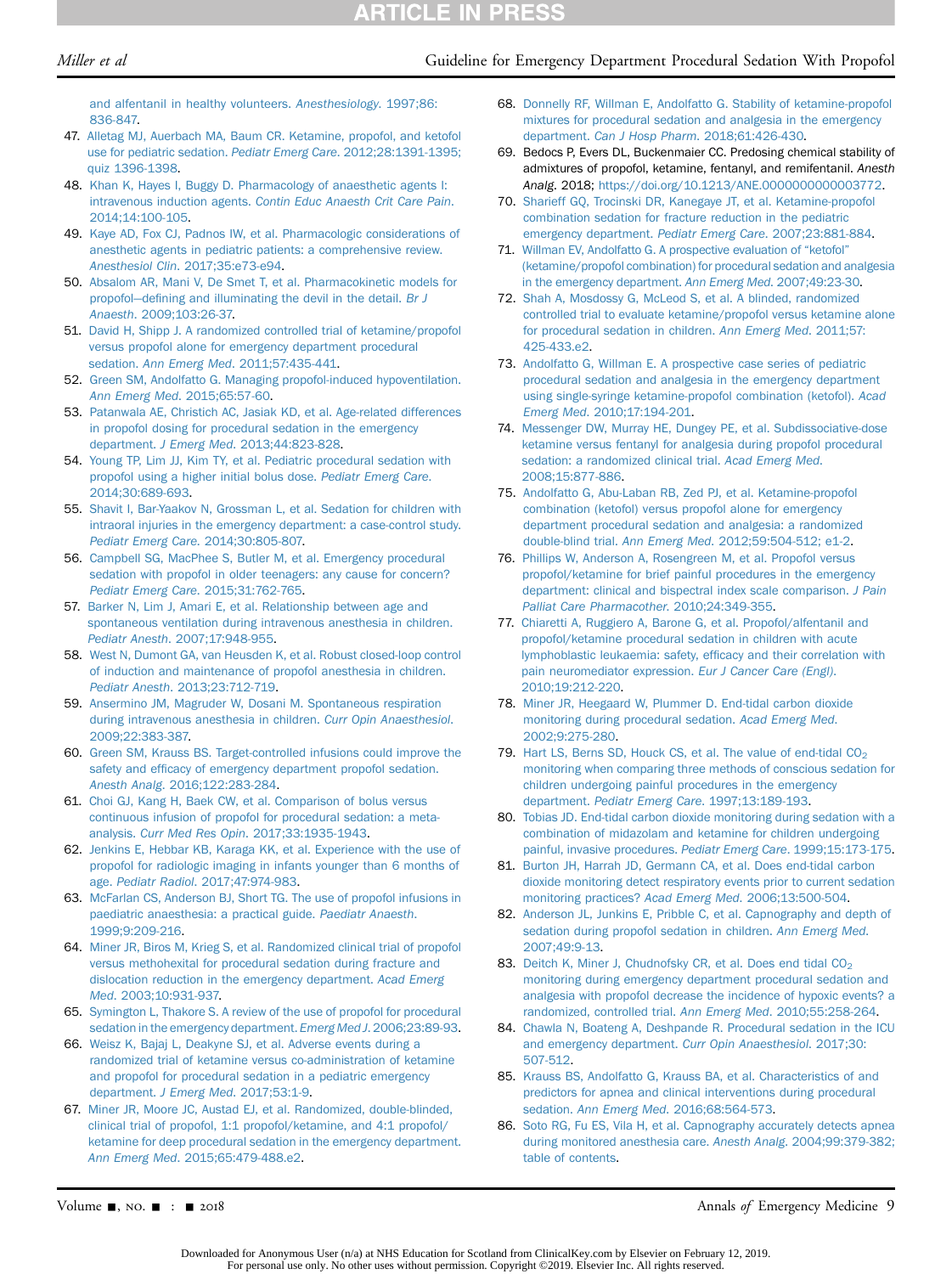## Guideline for Emergency Department Procedural Sedation With Propofol Miller et al. (*Miller et al.* (*Miller et al.*

- 87. [Green SM, Krauss B. Supplemental oxygen during propofol sedation:](http://refhub.elsevier.com/S0196-0644(18)31576-2/sref87) yes or no? [Ann Emerg Med](http://refhub.elsevier.com/S0196-0644(18)31576-2/sref87). 2008;52:9-10.
- <span id="page-9-0"></span>88. [Patel R, Lenczyk M, Hannallah RS, et al. Age and the onset of](http://refhub.elsevier.com/S0196-0644(18)31576-2/sref88) [desaturation in apnoeic children.](http://refhub.elsevier.com/S0196-0644(18)31576-2/sref88) Can J Anaesth. 1994;41:771-774.
- 89. [Xue FS, Luo LK, Tong SY, et al. Study of the safe threshold of apneic](http://refhub.elsevier.com/S0196-0644(18)31576-2/sref89) [period in children during anesthesia induction.](http://refhub.elsevier.com/S0196-0644(18)31576-2/sref89) J Clin Anesth. [1996;8:568-574.](http://refhub.elsevier.com/S0196-0644(18)31576-2/sref89)
- 90. [Xue FS, Tong SY, Wang XL, et al. Study of the optimal duration of](http://refhub.elsevier.com/S0196-0644(18)31576-2/sref90) [preoxygenation in children.](http://refhub.elsevier.com/S0196-0644(18)31576-2/sref90) J Clin Anesth. 1995;7:93-96.
- <span id="page-9-1"></span>91. [Nimmagadda U, Salem MR, Crystal GJ. Preoxygenation: physiologic](http://refhub.elsevier.com/S0196-0644(18)31576-2/sref91) basis, benefi[ts, and potential risks.](http://refhub.elsevier.com/S0196-0644(18)31576-2/sref91) Anesth Analg. [2017;124:507-517.](http://refhub.elsevier.com/S0196-0644(18)31576-2/sref91)
- 92. [Kinouchi K, Tanigami H, Tashiro C, et al. Duration of apnea in](http://refhub.elsevier.com/S0196-0644(18)31576-2/sref92) [anesthetized infants and children required for desaturation of](http://refhub.elsevier.com/S0196-0644(18)31576-2/sref92) hemoglobin to 95%. The infl[uence of upper respiratory infection.](http://refhub.elsevier.com/S0196-0644(18)31576-2/sref92) Anesthesiology[. 1992;77:1105-1107.](http://refhub.elsevier.com/S0196-0644(18)31576-2/sref92)
- <span id="page-9-2"></span>93. [Deitch K, Chudnofsky CR, Dominici P. The utility of supplemental](http://refhub.elsevier.com/S0196-0644(18)31576-2/sref93) [oxygen during emergency department procedural sedation with](http://refhub.elsevier.com/S0196-0644(18)31576-2/sref93) [propofol: a randomized, controlled trial.](http://refhub.elsevier.com/S0196-0644(18)31576-2/sref93) Ann Emerg Med. [2008;52:1-8](http://refhub.elsevier.com/S0196-0644(18)31576-2/sref93).
- <span id="page-9-3"></span>94. [Lamond DW. Review article: safety pro](http://refhub.elsevier.com/S0196-0644(18)31576-2/sref94)file of propofol for paediatric [procedural sedation in the emergency department.](http://refhub.elsevier.com/S0196-0644(18)31576-2/sref94) Emerg Med Australas[. 2010;22:265-286.](http://refhub.elsevier.com/S0196-0644(18)31576-2/sref94)
- 95. [Couloures KG, Beach M, Cravero JP, et al. Impact of provider specialty](http://refhub.elsevier.com/S0196-0644(18)31576-2/sref95) [on pediatric procedural sedation complication rates.](http://refhub.elsevier.com/S0196-0644(18)31576-2/sref95) Pediatrics. [2011;127:e1154-e1160.](http://refhub.elsevier.com/S0196-0644(18)31576-2/sref95)
- 96. [Grunwell JR, Travers C, McCracken CE, et al. Procedural sedation](http://refhub.elsevier.com/S0196-0644(18)31576-2/sref96) [outside of the operating room using ketamine in 22,645 children: a](http://refhub.elsevier.com/S0196-0644(18)31576-2/sref96) [report from the Pediatric Sedation Research Consortium.](http://refhub.elsevier.com/S0196-0644(18)31576-2/sref96) Pediatr Crit Care Med[. 2016;17:1109-1116](http://refhub.elsevier.com/S0196-0644(18)31576-2/sref96).
- 97. [Bhatt M, Johnson DW, Chan J, et al. Risk factors for adverse events in](http://refhub.elsevier.com/S0196-0644(18)31576-2/sref97) [emergency department procedural sedation for children.](http://refhub.elsevier.com/S0196-0644(18)31576-2/sref97) JAMA Pediatr[. 2017;171:957-964.](http://refhub.elsevier.com/S0196-0644(18)31576-2/sref97)
- 98. [Wakai A, Blackburn C, McCabe A, et al. The use of propofol for](http://refhub.elsevier.com/S0196-0644(18)31576-2/sref98) [procedural sedation in emergency departments.](http://refhub.elsevier.com/S0196-0644(18)31576-2/sref98) Cochrane Database Syst Rev[. 2015;7:CD007399](http://refhub.elsevier.com/S0196-0644(18)31576-2/sref98).
- 99. [Godambe SA, Elliot V, Matheny D, et al. Comparison of propofol/](http://refhub.elsevier.com/S0196-0644(18)31576-2/sref99) [fentanyl versus ketamine/midazolam for brief orthopedic procedural](http://refhub.elsevier.com/S0196-0644(18)31576-2/sref99) [sedation in a pediatric emergency department.](http://refhub.elsevier.com/S0196-0644(18)31576-2/sref99) Pediatrics. [2003;112\(1 pt 1\):116-123.](http://refhub.elsevier.com/S0196-0644(18)31576-2/sref99)
- 100. [Lameijer H, Sikkema YT, Pol A, et al. Propofol versus midazolam for](http://refhub.elsevier.com/S0196-0644(18)31576-2/sref101) [procedural sedation in the emergency department: a study on](http://refhub.elsevier.com/S0196-0644(18)31576-2/sref101) efficacy and safety. Am J Emerg Med[. 2017;35:692-696](http://refhub.elsevier.com/S0196-0644(18)31576-2/sref101).
- 101. [McGrane O, Hopkins G, Nielson A, et al. Procedural sedation with](http://refhub.elsevier.com/S0196-0644(18)31576-2/sref102) [propofol: a retrospective review of the experiences of an emergency](http://refhub.elsevier.com/S0196-0644(18)31576-2/sref102) [medicine residency program 2005 to 2010.](http://refhub.elsevier.com/S0196-0644(18)31576-2/sref102) Am J Emerg Med. [2012;30:706-711.](http://refhub.elsevier.com/S0196-0644(18)31576-2/sref102)
- 102. [Zed PJ, Abu-Laban RB, Chan WWY, et al. Ef](http://refhub.elsevier.com/S0196-0644(18)31576-2/sref103)ficacy, safety and [patient satisfaction of propofol for procedural sedation and analgesia](http://refhub.elsevier.com/S0196-0644(18)31576-2/sref103) [in the emergency department: a prospective study.](http://refhub.elsevier.com/S0196-0644(18)31576-2/sref103) CJEM. [2007;9:421-427.](http://refhub.elsevier.com/S0196-0644(18)31576-2/sref103)
- 103. [Ferguson I, Bell A, Treston G, et al. Propofol or ketofol for procedural](http://refhub.elsevier.com/S0196-0644(18)31576-2/sref104) [sedation and analgesia in emergency medicine](http://refhub.elsevier.com/S0196-0644(18)31576-2/sref104)—[the POKER study: a](http://refhub.elsevier.com/S0196-0644(18)31576-2/sref104) [randomized double-blind clinical trial.](http://refhub.elsevier.com/S0196-0644(18)31576-2/sref104) Ann Emerg Med. [2016;68:574-582.e1.](http://refhub.elsevier.com/S0196-0644(18)31576-2/sref104)
- 104. [Jasiak KD, Phan H, Christich AC, et al. Induction dose of propofol for](http://refhub.elsevier.com/S0196-0644(18)31576-2/sref105) [pediatric patients undergoing procedural sedation in the emergency](http://refhub.elsevier.com/S0196-0644(18)31576-2/sref105) department. [Pediatr Emerg Care](http://refhub.elsevier.com/S0196-0644(18)31576-2/sref105). 2012;28:440-442.
- 105. [Scheier E, Gadot C, Leiba R, et al. Sedation with the combination of](http://refhub.elsevier.com/S0196-0644(18)31576-2/sref106) [ketamine and propofol in a pediatric ED: a retrospective case series](http://refhub.elsevier.com/S0196-0644(18)31576-2/sref106) analysis. Am J Emerg Med[. 2015;33:815-817.](http://refhub.elsevier.com/S0196-0644(18)31576-2/sref106)
- 106. [Senula G, Sacchetti A, Moore S, et al. Impact of addition of propofol](http://refhub.elsevier.com/S0196-0644(18)31576-2/sref107) to ED formulary. Am J Emerg Med[. 2010;28:880-883.](http://refhub.elsevier.com/S0196-0644(18)31576-2/sref107)
- 107. [Miner JR, Danahy M, Moch A, et al. Randomized clinical trial of](http://refhub.elsevier.com/S0196-0644(18)31576-2/sref108) [etomidate versus propofol for procedural sedation in the emergency](http://refhub.elsevier.com/S0196-0644(18)31576-2/sref108) department. Ann Emerg Med[. 2007;49:15-22.](http://refhub.elsevier.com/S0196-0644(18)31576-2/sref108)
- 108. [Arora S. Combining ketamine and propofol \(](http://refhub.elsevier.com/S0196-0644(18)31576-2/sref109)"ketofol") for emergency [department procedural sedation and analgesia: a review.](http://refhub.elsevier.com/S0196-0644(18)31576-2/sref109) West J Emerg Med[. 2008;9:20-23.](http://refhub.elsevier.com/S0196-0644(18)31576-2/sref109)
- 109. [Aouad MT, Moussa AR, Dagher CM, et al. Addition of ketamine to](http://refhub.elsevier.com/S0196-0644(18)31576-2/sref110) [propofol for initiation of procedural anesthesia in children reduces](http://refhub.elsevier.com/S0196-0644(18)31576-2/sref110) [propofol consumption and preserves hemodynamic stability.](http://refhub.elsevier.com/S0196-0644(18)31576-2/sref110) Acta Anaesthesiol Scand[. 2008;52:561-565.](http://refhub.elsevier.com/S0196-0644(18)31576-2/sref110)
- 110. [Yan JW, McLeod SL, Iansavitchene A. Ketamine-propofol versus](http://refhub.elsevier.com/S0196-0644(18)31576-2/sref111) [propofol alone for procedural sedation in the emergency department:](http://refhub.elsevier.com/S0196-0644(18)31576-2/sref111) [a systematic review and meta-analysis.](http://refhub.elsevier.com/S0196-0644(18)31576-2/sref111) Acad Emerg Med. [2015;22:1003-1013](http://refhub.elsevier.com/S0196-0644(18)31576-2/sref111).
- 111. [Greer A, Treston G. Factors associated with patient-reported](http://refhub.elsevier.com/S0196-0644(18)31576-2/sref112) [procedural memory following emergency department](http://refhub.elsevier.com/S0196-0644(18)31576-2/sref112) [procedural sedation with ketamine and propofol: a prospective](http://refhub.elsevier.com/S0196-0644(18)31576-2/sref112) [cohort of 563 patients.](http://refhub.elsevier.com/S0196-0644(18)31576-2/sref112) Emerg Med Australas. 2018;30: [200-208.](http://refhub.elsevier.com/S0196-0644(18)31576-2/sref112)
- 112. [Tosun Z, Esmaoglu A, Coruh A. Propofol-ketamine vs propofol-fentanyl](http://refhub.elsevier.com/S0196-0644(18)31576-2/sref113) [combinations for deep sedation and analgesia in pediatric patients](http://refhub.elsevier.com/S0196-0644(18)31576-2/sref113) [undergoing burn dressing changes.](http://refhub.elsevier.com/S0196-0644(18)31576-2/sref113) Paediatr Anaesth. [2008;18:43-47.](http://refhub.elsevier.com/S0196-0644(18)31576-2/sref113)
- <span id="page-9-4"></span>113. Aminiahidashti H, Shafi[ee S, Hosseininejad SM, et al. Propofol](http://refhub.elsevier.com/S0196-0644(18)31576-2/sref135)[fentanyl versus propofol-ketamine for procedural sedation and](http://refhub.elsevier.com/S0196-0644(18)31576-2/sref135) [analgesia in patients with trauma.](http://refhub.elsevier.com/S0196-0644(18)31576-2/sref135) Am J Emerg Med. 2018;36: [1766-1770](http://refhub.elsevier.com/S0196-0644(18)31576-2/sref135).
- 114. [Erden IA, Pamuk AG, Akinci SB, et al. Comparison of propofol-fentanyl](http://refhub.elsevier.com/S0196-0644(18)31576-2/sref115) [with propofol-fentanyl-ketamine combination in pediatric patients](http://refhub.elsevier.com/S0196-0644(18)31576-2/sref115) [undergoing interventional radiology procedures.](http://refhub.elsevier.com/S0196-0644(18)31576-2/sref115) Paediatr Anaesth. [2009;19:500-506](http://refhub.elsevier.com/S0196-0644(18)31576-2/sref115).
- 115. Mofi[di M, Rouhi R, Mahshidfar B, et al. Propofol-ketamine vs propofol](http://refhub.elsevier.com/S0196-0644(18)31576-2/sref116)[fentanyl combinations in patients undergoing closed reduction: a](http://refhub.elsevier.com/S0196-0644(18)31576-2/sref116) [randomized, double-blind, clinical trial.](http://refhub.elsevier.com/S0196-0644(18)31576-2/sref116) Adv J Emerg Med. [2018;2:e44.](http://refhub.elsevier.com/S0196-0644(18)31576-2/sref116)
- 116. [Rahman NHNA, Hashim A. The use of propofol for procedural](http://refhub.elsevier.com/S0196-0644(18)31576-2/sref117) [sedation and analgesia in the emergency department: a comparison](http://refhub.elsevier.com/S0196-0644(18)31576-2/sref117) with midazolam. Emerg Med J[. 2011;28:861-865.](http://refhub.elsevier.com/S0196-0644(18)31576-2/sref117)
- 117. [Shafer SL. Advances in propofol pharmacokinetics and](http://refhub.elsevier.com/S0196-0644(18)31576-2/sref134) pharmacodynamics. J Clin Anesth[. 1993;5\(6 Suppl 1\):](http://refhub.elsevier.com/S0196-0644(18)31576-2/sref134) [14S-21S](http://refhub.elsevier.com/S0196-0644(18)31576-2/sref134).
- 118. [Bassett KE, Anderson JL, Pribble CG, et al. Propofol for procedural](http://refhub.elsevier.com/S0196-0644(18)31576-2/sref119) [sedation in children in the emergency department.](http://refhub.elsevier.com/S0196-0644(18)31576-2/sref119) Ann Emerg Med. [2003;42:773-782](http://refhub.elsevier.com/S0196-0644(18)31576-2/sref119).
- 119. [Guenther E, Pribble CG, Junkins EP, et al. Propofol sedation by](http://refhub.elsevier.com/S0196-0644(18)31576-2/sref120) [emergency physicians for elective pediatric outpatient procedures.](http://refhub.elsevier.com/S0196-0644(18)31576-2/sref120) Ann Emerg Med[. 2003;42:783-791](http://refhub.elsevier.com/S0196-0644(18)31576-2/sref120).
- 120. [da Silva PSL, de Aguiar VE, Waisberg DR, et al. Use of ketofol for](http://refhub.elsevier.com/S0196-0644(18)31576-2/sref121) [procedural sedation and analgesia in children with hematological](http://refhub.elsevier.com/S0196-0644(18)31576-2/sref121) diseases. Pediatr Int[. 2011;53:62-67.](http://refhub.elsevier.com/S0196-0644(18)31576-2/sref121)
- 121. [Smischney NJ, Beach ML, Loftus RW, et al. Ketamine/propofol](http://refhub.elsevier.com/S0196-0644(18)31576-2/sref122) [admixture \(ketofol\) is associated with improved hemodynamics as an](http://refhub.elsevier.com/S0196-0644(18)31576-2/sref122) [induction agent: a randomized, controlled trial.](http://refhub.elsevier.com/S0196-0644(18)31576-2/sref122) J Trauma Acute Care Surg[. 2012;73:94-101.](http://refhub.elsevier.com/S0196-0644(18)31576-2/sref122)
- 122. [Green SM, Andolfatto G, Krauss BS. Ketofol for procedural](http://refhub.elsevier.com/S0196-0644(18)31576-2/sref123) [sedation revisited: pro and con.](http://refhub.elsevier.com/S0196-0644(18)31576-2/sref123) Ann Emerg Med. 2015;65: [489-491.](http://refhub.elsevier.com/S0196-0644(18)31576-2/sref123)
- <span id="page-9-6"></span>123. [Picard P, Tramèr MR. Prevention of pain on injection with propofol:](http://refhub.elsevier.com/S0196-0644(18)31576-2/sref124) [a quantitative systematic review.](http://refhub.elsevier.com/S0196-0644(18)31576-2/sref124) Anesth Analg. 2000;90: [963-969.](http://refhub.elsevier.com/S0196-0644(18)31576-2/sref124)
- 124. [Miner JR, Bachman A, Kosman L, et al. Assessment of the onset and](http://refhub.elsevier.com/S0196-0644(18)31576-2/sref125) [persistence of amnesia during procedural sedation with propofol.](http://refhub.elsevier.com/S0196-0644(18)31576-2/sref125) Acad Emerg Med[. 2005;12:491-496.](http://refhub.elsevier.com/S0196-0644(18)31576-2/sref125)
- 125. [Skokan EG, Pribble C, Bassett KE, et al. Use of propofol sedation in a](http://refhub.elsevier.com/S0196-0644(18)31576-2/sref126) [pediatric emergency department: a prospective study.](http://refhub.elsevier.com/S0196-0644(18)31576-2/sref126) Clin Pediatr (Phila)[. 2001;40:663-671](http://refhub.elsevier.com/S0196-0644(18)31576-2/sref126).
- <span id="page-9-5"></span>126. [Jalota L, Kalira V, George E, et al. Prevention of pain on injection of](http://refhub.elsevier.com/S0196-0644(18)31576-2/sref127) [propofol: systematic review and meta-analysis.](http://refhub.elsevier.com/S0196-0644(18)31576-2/sref127) BMJ. 2011;342: [d1110](http://refhub.elsevier.com/S0196-0644(18)31576-2/sref127).

10 Annals of Emergency Medicine Contract Contract Contract Contract Contract Contract Contract Contract Contract Contract Contract Oriental Annual Contract Contract Contract Contract Contract Contract Contract Contract Con

Downloaded for Anonymous User (n/a) at NHS Education for Scotland from ClinicalKey.com by Elsevier on February 12, 2019. For personal use only. No other uses without permission. Copyright ©2019. Elsevier Inc. All rights reserved.